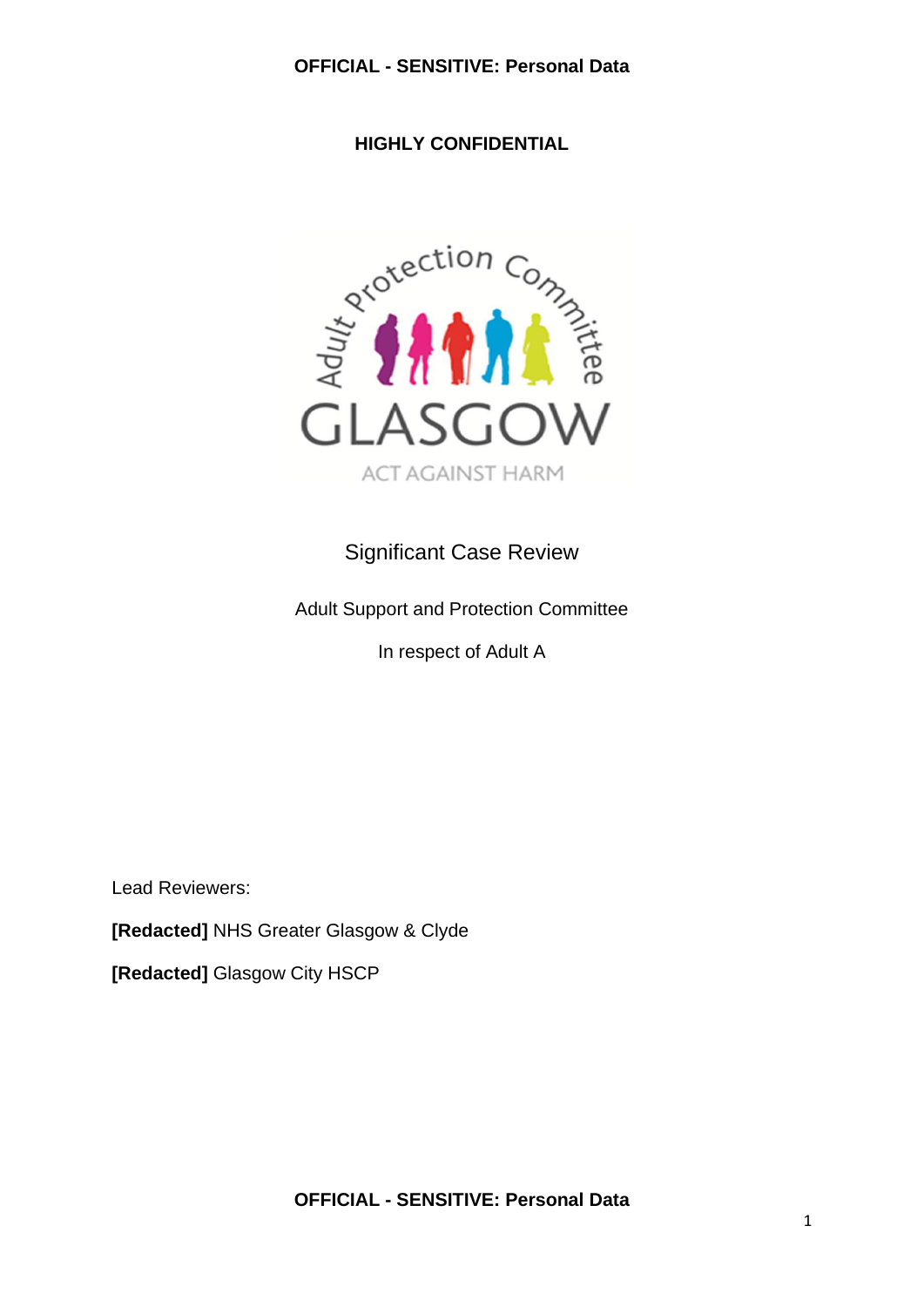# Table of contents

| <b>Introduction</b> |                                                                |    |
|---------------------|----------------------------------------------------------------|----|
|                     | Why was the case chosen to be reviewed?                        |    |
| 2.                  | Succinct summary of case                                       | 4  |
| 3.                  | Methodology (including methodological comment and limitations) | 5  |
| 4.                  | Sources of data                                                | ิค |
| 5.                  | Structure of the report                                        |    |
|                     |                                                                |    |

# Findings

| 6.               | Introduction                                                           | 8  |
|------------------|------------------------------------------------------------------------|----|
| 7.               | Appraisal of professional practice in this case: a synopsis            | 9  |
| 8.               | Good practice: what worked well?                                       | 14 |
| 9.               | In what ways does this case provide a useful window on our systems? 14 |    |
| 10.              | Summary of findings                                                    | 15 |
| 11.              | Findings in detail                                                     | 15 |
|                  |                                                                        |    |
| References<br>24 |                                                                        |    |
|                  |                                                                        |    |
| Appendices       |                                                                        |    |
| 12.              | <b>SCIE Learning Together Process Flowchart</b>                        | 26 |
| 13.              | <b>Review Group Membership</b>                                         | 27 |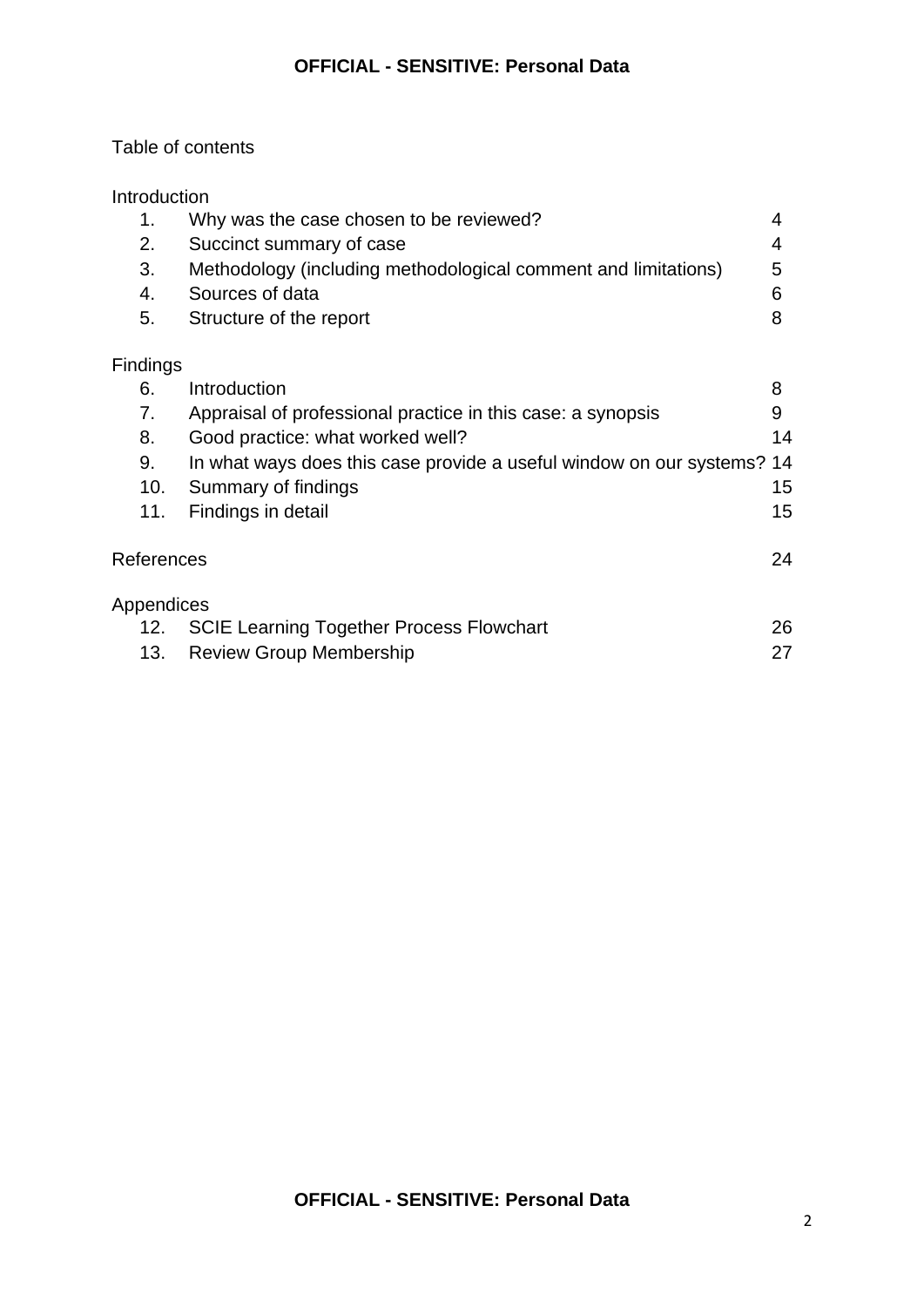#### Notes on redaction of this Report

This document contains the conclusions and recommendations of the Significant Case Review relating to Adult A. In the interests of transparency, every effort has been made to disclose as much of the SCR as is lawfully possible. The only editing prior to disclosure is the redaction of personal data, disclosure of which cannot be justified under the General Data Protection Regulation (GDPR) and Data Protection Act 2018. The process of redacting the SCR has involved careful consideration of:-

- The need for transparency and the overall purpose of the SCR in the identification of any lessons learned.
- The public interest in disclosure.
- Considering whether information is personal data, and if so whether its inclusion in the SCR complies with data protection legislation.
- Balancing interests in terms of the right to respect for private and family life in terms of Article 8 of the European Convention on Human Rights, meaning that any information contained in the report relating to A herself and other people whose history was closely linked to B can only be released if it is lawful, necessary and proportionate to do so.

The full report of the SCR follows but with certain text (consisting of names) redacted for the reasons set out above. Any redactions are clearly marked with the word "[Redacted]". Text redacted is considered exempt from a request under section 1 of the Freedom of Information (Scotland) Act 2002 as a result of exemptions contained within that that Act.

Individuals whose names or biographical information have been redacted have been "deidentified" by the controller for purposes of section 171 of the Data Protection Act 2018, and attempting to re-identify these individuals is likely to constitute and offence under section 171(1). Requests for consent to re-identify should be addressed to [dataprotection@glasgow.gov.uk.](mailto:dataprotection@glasgow.gov.uk)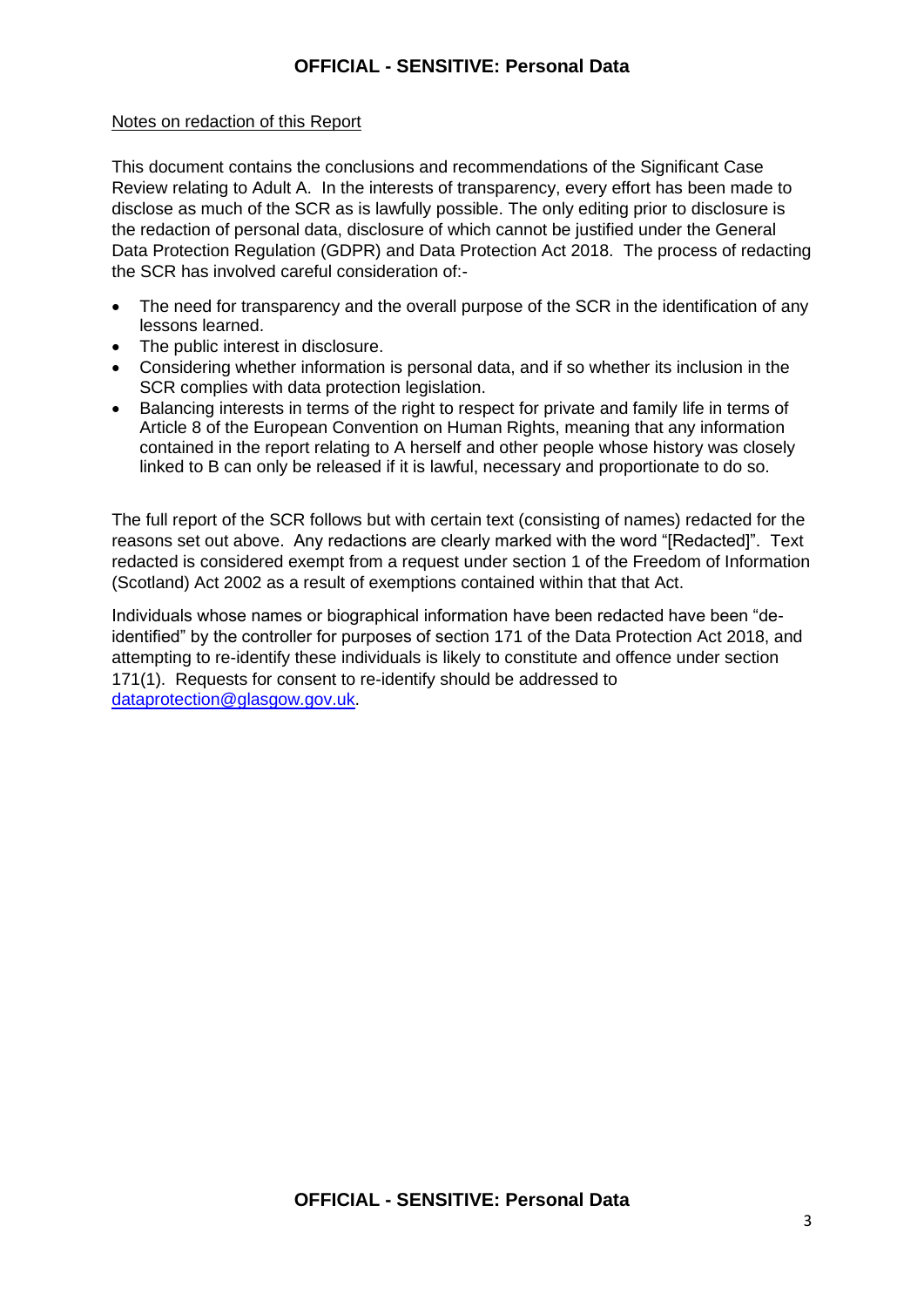# **Introduction**

#### **1. Why this case was chosen to be reviewed?**

1.1 The case was referred to Glasgow City's Adult Support and Protection Committee following the death of Adult A, who was in hospital recovering from injuries sustained whilst receiving 24-hour care, purchased for her by Glasgow City Health and Social Care Partnership (HSCP).

1.2 Significant Case Reviews (SCR) are important for those individuals, families and agencies involved in critical incidents and to promote learning across agencies. This was conducted according to the criteria laid out in the Glasgow Adult Protection Committee Significant Case Review Protocol. This states that an SCR should be considered when a death of an adult, who is subject to adult protection procedures, occurs or where an adult deemed to be at risk of harm suffers significant injury through abuse or neglect. (Glasgow ASP SCR protocol Section 3.1) The injuries sustained by Adult A and her subsequent death indicate that she met the criteria for an SCR.

#### **2. Succinct summary of case**

- 2.1 This case concerns Adult A, a woman with a significant learning disability and severe physical disabilities who had been in residential care since she was 18 months old. She was a wheelchair user who was unable to verbally communicate and required 2:1 support to provide personal care.
- 2.2 Adult A resided in a home of multiple occupancy (HMO), with three other residents, maintained by a care provider commissioned by Glasgow City HSCP to deliver care and support to Adult A 24 hours a day.
- 2.3 On 4<sup>th</sup> July 2017, whilst delivering personal care to Adult A, staff failed to adhere to the practices laid down in the provider's Moving and Repositioning Policy, which resulted in Adult A falling from bed sustaining significant injuries. Staff did not follow the correct procedures after the fall and there was a delay of 2½ hours in seeking medical assistance. Adult A was taken by taxi to hospital and subsequently admitted under the care of the orthopaedic team.
- 2.5 The police were contacted and informed of the circumstances at the time and no criminality was established, as this appeared to be an accident. Nevertheless, the care provider suspended both members of staff to allow a full investigation to take place, the outcome of which resulted in their dismissal.
- 2.6 At the time of the incident a large-scale investigation (LSI) was underway which had been initiated because of serious concerns across different units in Glasgow with the same provider.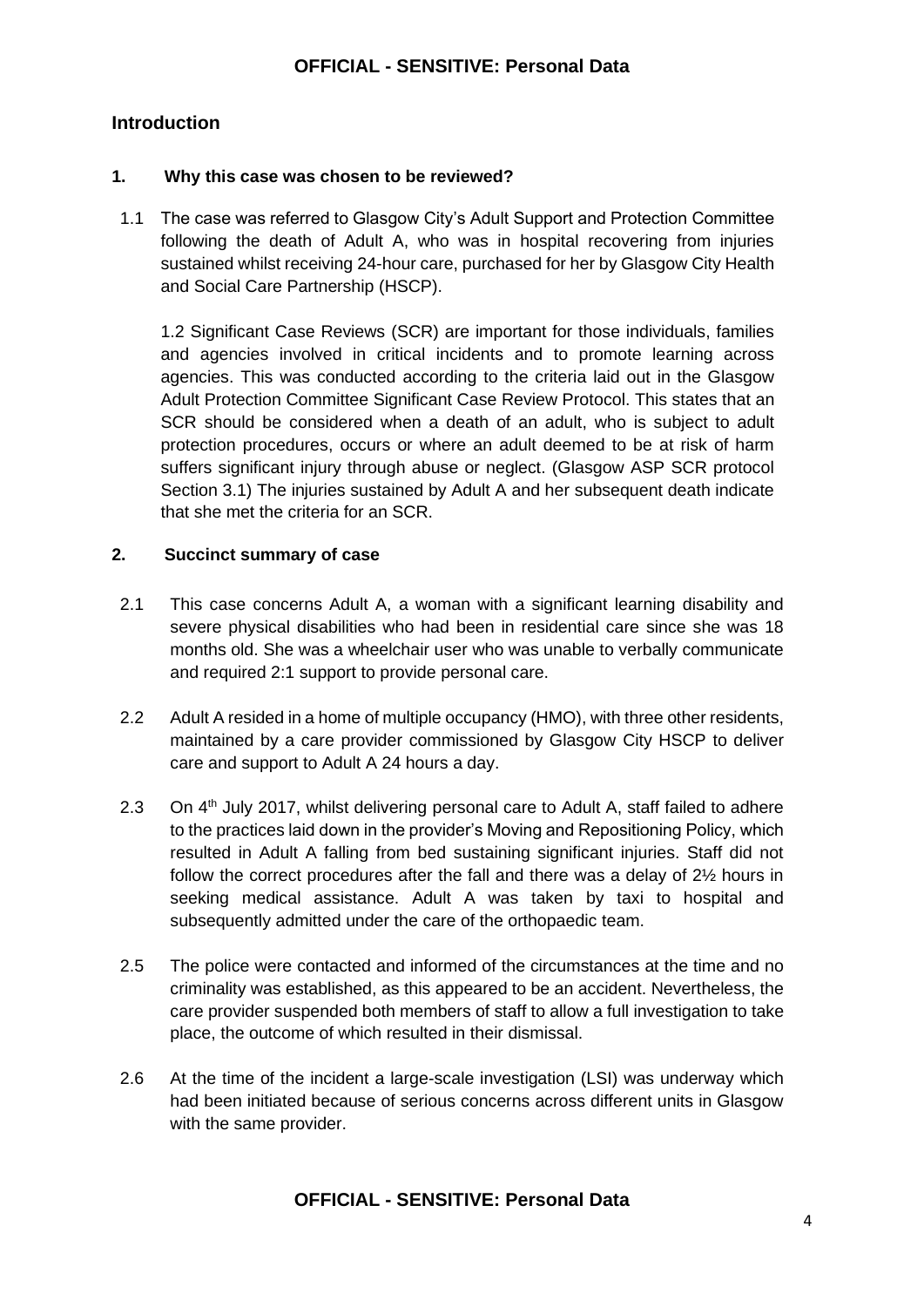- 2.7 The following day, on  $5<sup>th</sup>$  July 2017 Adult A had further x-rays which confirmed the presence of fractured left shoulder.
- 2.8 Adult A was known to have long standing difficulties in swallowing, and the speech and language therapy service reviewed her frequently during her stay in hospital. She was also reviewed by the stroke team, in view of an apparent change in neurological function and an alteration in her swallowing ability. However, a CT scan showed no new changes and consideration was given to alternative feeding.
- 2.9 On  $27<sup>th</sup>$  July 2017 Adult A was transferred to an elderly care hospital to await the outcomes of a guardianship application by the local authority and assessment with a view to a nursing home placement.
- 2.10 Nursing staff became concerned about Adult A's overall condition on the morning of 29th July 2017. She was transferred by emergency ambulance with suspected aspiration to an acute care hospital and died thirty minutes after arrival.

#### **3. Methodology**

- 3.1 The focus of a case review using a systems approach is on multi-agency professional practice. The goal is to move beyond the specifics of the case – what happened and why – to identify the "deeper", underlying issues that are influencing practice more generally. It is these generic patterns that count as "findings" from a case and changing them will contribute to improving practice more widely.
- 3.2 There are 3 questions at the heart of the learning Together model:
	- **What happened?** Reconstructing the case and surrounding context as experienced by the professionals involved.
	- **Why did it happen?** Analysing practice in detail, appraising individual practice, and looking at individual, local, and national influences on practice.
	- **What are the implications for wider practice?** Exploring whether issues identified in the case apply more widely and their relevance to achieving better safeguarding.
- 3.3 Using this approach for studying a system in which people and the context interact requires the use of qualitative research methods to improve transparency and rigour.

The key tasks are data collection and analysis. Data comes from semi-structured conversations with involved professionals, case files and contextual documentation from organisations.

#### **Review Team and Case Group**

3.4 The learning review was undertaken by two trainee lead reviewers, who have been trained in using the SCIE's Learning Together methodology. The reviewers were supported by a Supervisor and Review Team whose membership was drawn from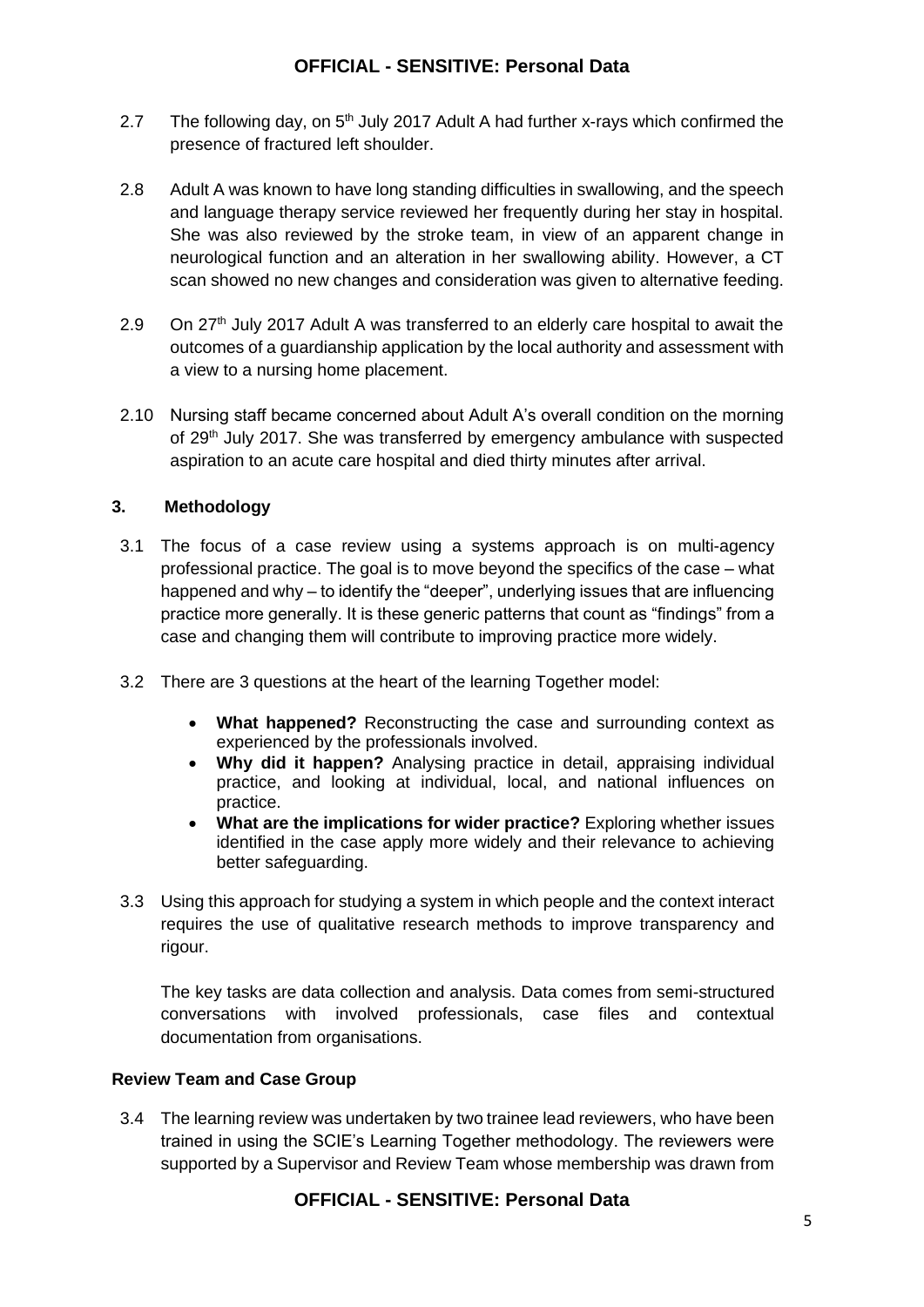across agencies involved in the case and had not held any decision-making responsibility in relation to the case. Collectively, their role was to contribute to the analysis of data and inform the final report. SCIE consultant, **[redacted]** provided methodological oversight and quality assurance. Ownership of the final report lies with the Glasgow City Adult Protection Committee as commissioner of the case review.

- 3.6 The SCIE model involves gathering and making sense of information about a case through meetings with the Review Team and a Case Group of practitioners who had been directly involved in the case. Draft research questions were shared and refined in consultation with the Review Team and Case Group, and the conversations with individual practitioners were reconstructed and shared with the Review Team and Case Group. Both groups were involved in the analysis of practice on the specific case and in discussions to identify the wider systemic findings. Attendance at all meetings was requested but not always possible.
- 3.7 The Lead Reviewers met the Case Group and Review Team on 17 occasions (Appendix 3).
- 3.8 12 conversations were held with 35 staff some were individual conversations, and some were in small groups of two, three or four professionals (Appendix 2).

#### **Research question**

- 3.9 The research questions identified for this review were:
	- What can we learn about the provision of training for staff in purchased services, and the systems in place to ensure that workers are learning and applying this training to practice?
	- How effectively are care plans being communicated with all relevant staff involved in an individual's care?

#### **Methodological comment and limitations**

- 3.10 The focus of the review was the period from May 2017 July 2017. There were issues that emerged from the review but are not presented as findings in this report because they were unable to be verified by Adult A.
- 3.11 The fact that the individual practitioners who were directly involved in the care of Adult A were unable to participate in the review process, a decision taken by Glasgow City HSCP, was a significant limitation on this review. Without their insights and information, it is not possible to have a full picture of their experience.
- 3.12 Due to sickness absences and holidays, it was not always possible that all members of the Review Team and Case Group could meet on all occasions however every effort was made to seek the views of colleagues.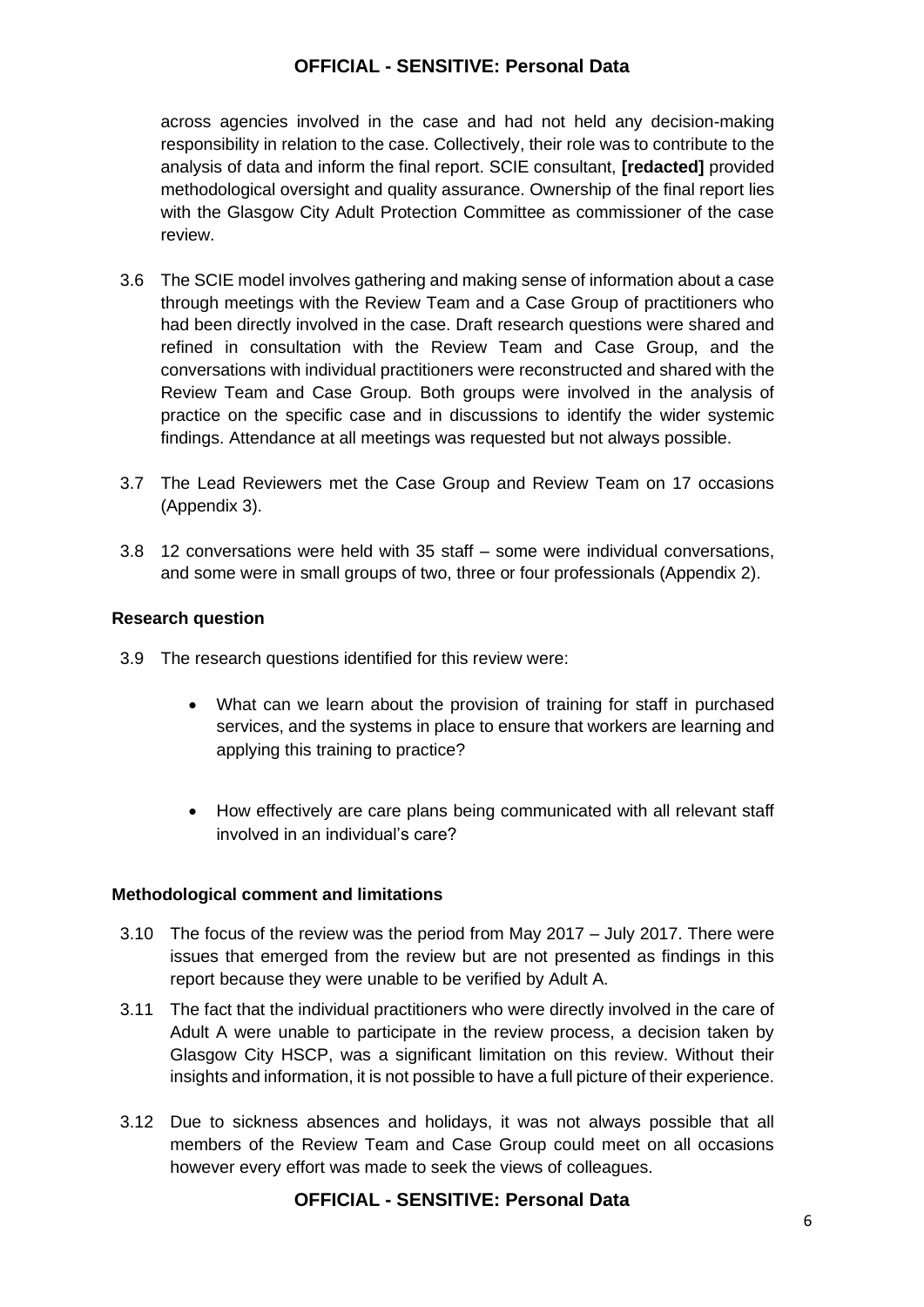- 3.13 The review process was very protracted, which is not the norm for this model; this was initially due to the conflicting demands of both co-lead reviewers and latterly due to the changes in co-lead reviewers' roles in response to COVID-19. Also, one of the lead reviewers took up a new position with a different health board. Undertaking a significant case review using this model needs protected time away from operational demands. There had also been an initial delay in the provider declining to meet due to their desire for a Health and Safety Executive (HSE) report to be completed first. However, after discussion with senior managers they agreed to participate as, in line with the SCIE model, the provider at that senior level, expressed commitment to learning from these events.
- 3.14 Medical staff involvement in the review process was severely limited as they were not able to commit to the schedule of meetings. The Lead Reviewers went to each hospital in the health board to meet front line staff. However, some nursing and medical staff still failed to engage with the process due to clinical commitments.

#### **4. Sources of data**

#### **Conversations and case group**

- 4.1 The Lead Reviewers conducted semi-structured conversations with staff in a variety of roles, who together formed the Case Group for the review (Appendix 2)
- 4.2 The review was also informed by the following documents:
	- Electronic patient record for Adult A
	- Multi-agency chronologies
	- Significant Adverse Event Review (SAER) completed by the Health Board responsible for hospitals where Adult A was a patient

#### **Perspectives of the family members**

4.3 The Lead Reviewers were grateful for the opportunity to include Adult A's next of kin and his wife in this review. The perspectives of family members regarding Adult A's care through individual conversations provided useful qualitative data for the review. Adult A's cousin and his wife met with the reviewers. They thought that the placement had provided Adult A with good care for many years, and that Adult A very much regarded it as her home. More recently they expressed some dissatisfaction with changes in the care team who knew her less well than the longer serving staff group. This was their perception, based on regular but infrequent contact with the placement. Some of the staff, including one of the people involved in the incident, had worked there for at least ten years.

Adult A's cousin had been on holiday abroad at the time of the incident but subsequently visited her in hospital. He commented on her being in pain and that the reason for her being moved to another site was due to "bed blocking," and the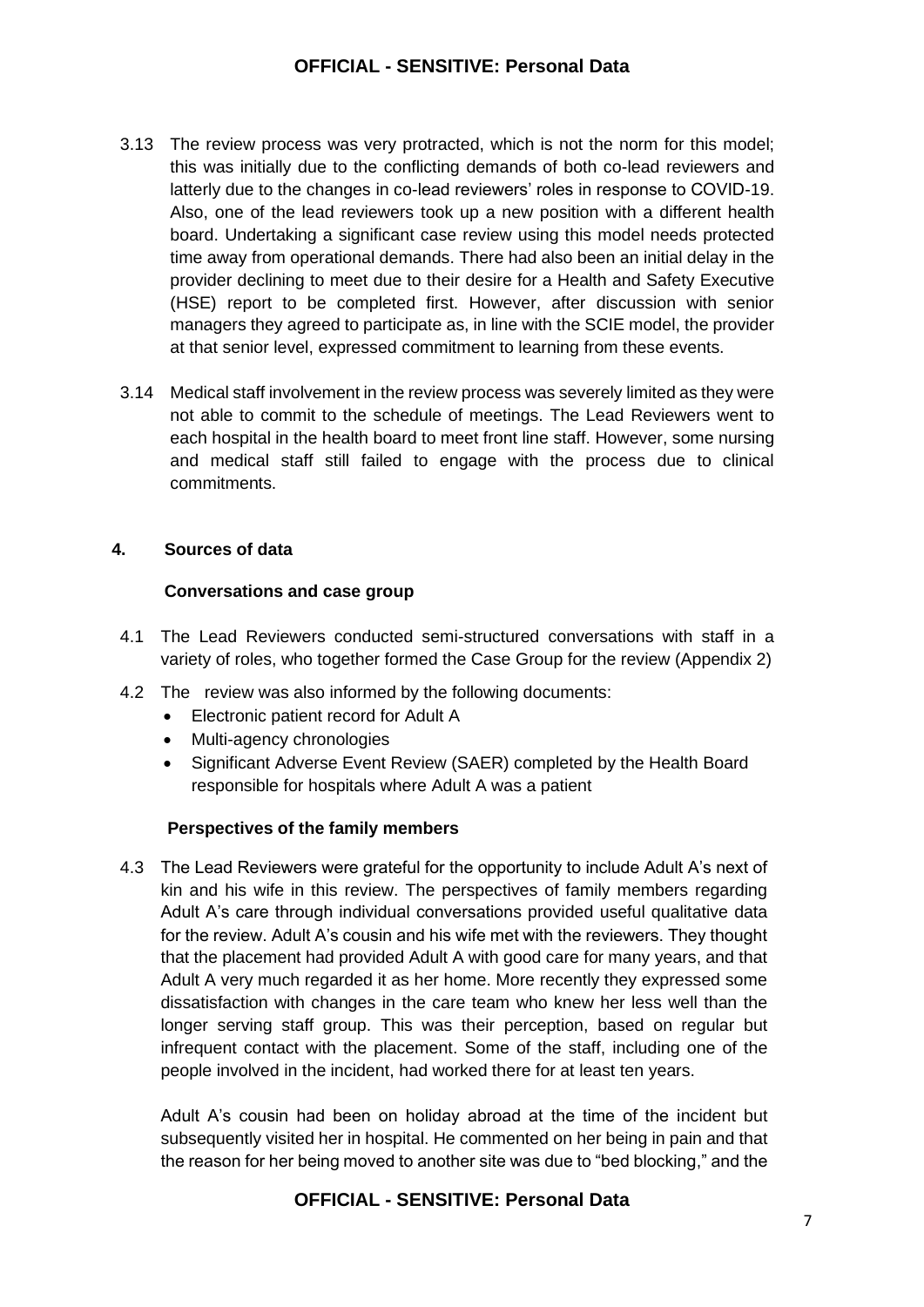need to free up the initial bed within the acute ward which precipitated transfer to the elderly care unit.

### **5. Structure of the report**

- 5.1 Guidance (Scottish Government 2015) for those producing SCR reports suggests a consistent structure to make it easier for people to read. The report structure and content of the SCIE Learning Together model is outlined in full in Annex 5 of Scottish Government Guidance and, in line with that, this report includes:
	- A contextual introduction
	- An appraisal of practice on the specific case
	- Findings, categorised using a systems typology
	- Considerations for the APC to help reach decisions about solutions and changes required

# **Findings**

- 6.1 A case review plays an important part in efforts to achieve a safer adult protection system, one that is more effective in its efforts to safeguard and protect adults. Consequently, it is necessary to understand what happened and why in the particular case and go further to reflect on what this reveals about gaps and inadequacies in the adult protection system. The case acts as "a window on the system" (Vincent 2004, p.13).
- 6.2 Case review findings therefore need to say something about the Adult Protection Committee or about agencies and their usual patterns of working. They exist in the present and potentially impact the future. It makes sense to prioritise the findings to pinpoint those that most urgently need tackling for the benefit of adults and families; these may not be the issues that appeared most critical in the context of the case. However, they may present the most risk to the system if left unaddressed. In this review the prioritisation of findings is a matter for the Adult Protection Committee.
- 6.3 To help with the identification and prioritisation of findings, the systems model that SCIE has developed includes six broad categories of underlying patterns, each of which relates to different aspects of multi-agency adult support and protection work:
	- Tools
	- Management systems
	- Professional norms and culture incidents
	- Professional norms and culture longer term work
	- Family professional interaction
	- Innate human biases (cognitive and emotional)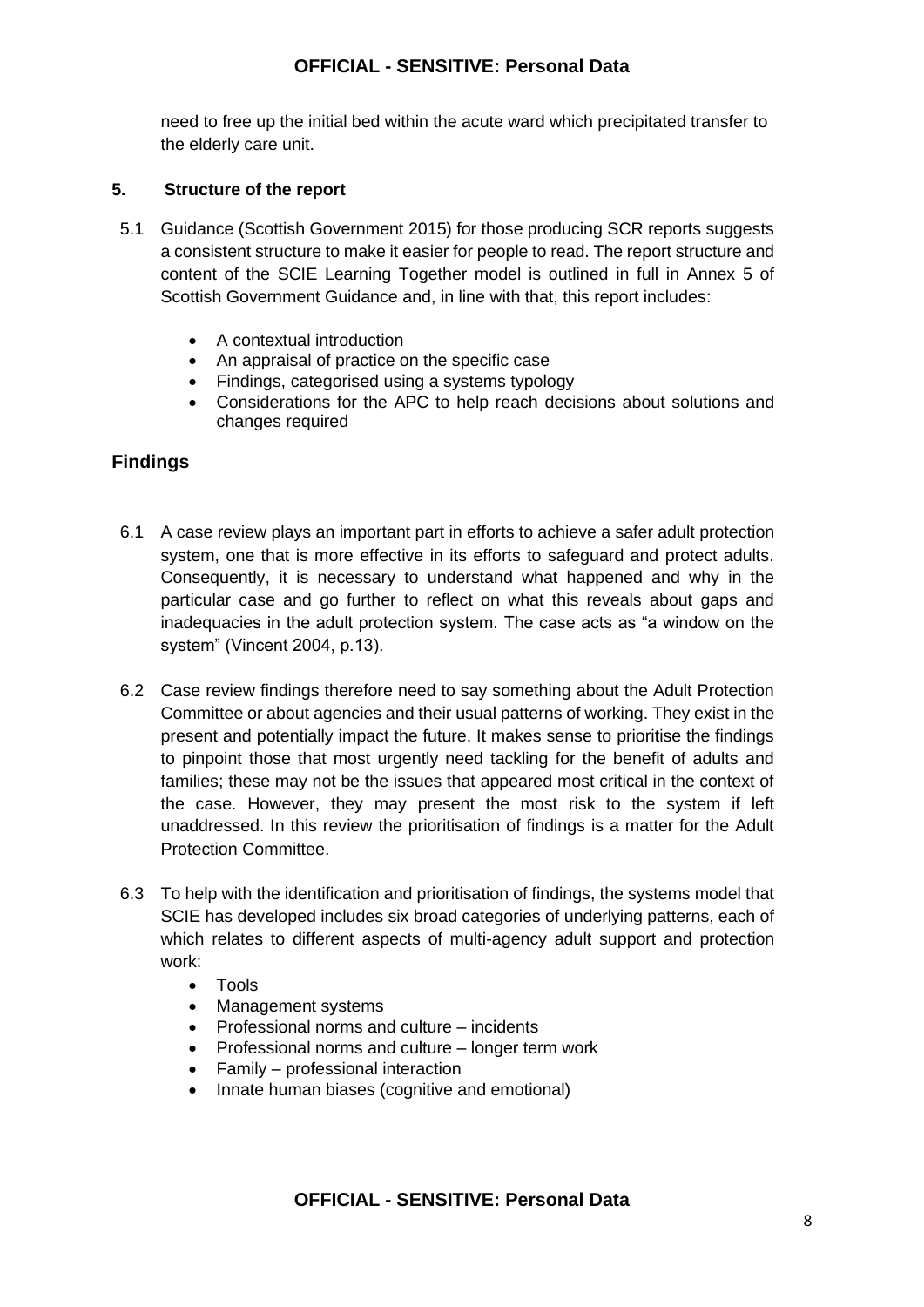#### **6. Appraisal of practice**

**Period 1 Decision taken to move Adult A into another bedroom to facilitate decoration and the immediate response by staff following Adult A's fall from bed (3rd - 4 th July 2017)**

- 7.1 As placements to the supported accommodation facility were temporarily on hold due to the large-scale investigation (LSI), the service provider decided to use this opportunity to refurbish the bedrooms and improve the surroundings. This was reasonable and with appropriate planning could have been undertaken safely to the benefit of the people living there.
- 7.2 To facilitate redecoration of her bedroom Adult A was moved into another bedroom on  $3<sup>rd</sup>$  July 2017. Given that her own bed was too big to get through the doorway. staff made the decision to use the existing bed frame in the vacant room with Adult A's mattress, however safety checks to support this decision were incomplete; a comprehensive risk assessment should have been completed to support the use of another bed with Adult A's mattress in a different bedroom.
- 7.3 Adult A fell from her bed during the delivery of personal care by one worker. Both support workers, within the house responded quickly following the fall from her bed, however their judgement was not to leave her on the floor and call 999 as per the policy, but to ask her if she was okay. Then they lifted her manually from the floor on to a shower chair and take her for a shower, thinking this was an appropriate course of action; the provider's policy advises staff to leave service users on the floor after a fall and call 999 for assistance as movement may cause further injury. The reviewers were unable to interview the support workers so the rationale for their actions is not clear. From talking to managers at least one of the workers did not believe her injuries were serious and that person was keen to end the shift as soon as possible for other personal reasons. This was the worker who had the most experience of the two people delivering care to Adult A that morning and who may have appeared as more knowledgeable to a less experienced colleague.
- 7.4 In a phone call to the service manager to provide information about another service user the support worker reported that Adult A had had a fall, but indicated she was fine, was being showered and getting ready for breakfast. In response to this the service manager's instruction to take Adult A to hospital straight away were not specific to reflect policy, i.e., call 999 for assistance.
- 7.5 There was no evidence that the support worker attempted to assess Adult A's pain other than asking her if she was okay; questions should have specifically been asked her if she had pain anywhere, especially on her face and forehead where she had obvious bruising.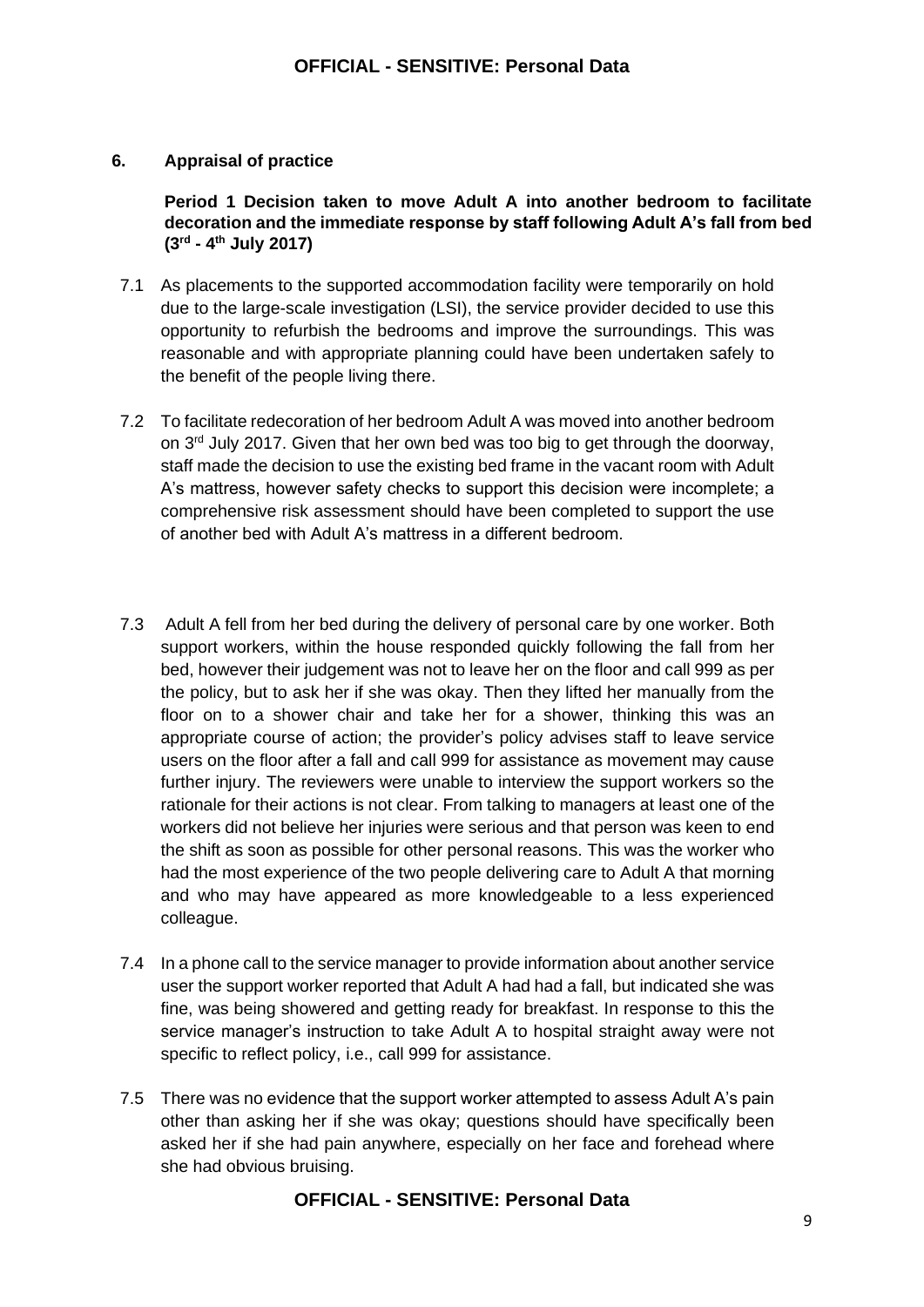7.6 Instructions to take Adult A to hospital were ignored by the support worker which caused a delay in assessment and subsequent treatment. **The impact of these breaches in policy is explored in Finding 1.**

#### **Period 2 Admission to hospital and initial assessments (4th - 5 th July 2017)**

- 7.7 Adult A was taken by a member of staff to the Emergency Department (ED) of the nearest acute hospital by taxi and on arrival at ED she followed a minor injuries pathway. Had staff at the unit called for a 999 ambulance the pathway of care for Adult A would have been no different; she was appropriately triaged and seen by a doctor and Nurse Practitioner. However, calling an ambulance would have allowed assessment by paramedics at the scene and possibly facilitated a quicker transfer to hospital.
- 7.8 An essential part of the assessment process during the admission to hospital was an evaluation of the safety of Adult A's home environment. This was quickly acknowledged by the Nurse Practitioner within the ED, who notified social work of the plan to discharge Adult A back to her supported accommodation. Social work expressed concerns about this and advised that Adult A must not be discharged home until the investigation into the circumstances of her fall had concluded. Accordingly, Adult A was admitted to hospital under the care of the orthopaedic service. At this point there was a missed opportunity to consider alternative, more suitable accommodation for Adult A; at the very least a discussion between the social worker and their team leader could have taken place about an appropriate interim care placement for an adult with learning disabilities rather than an in-patient stay in an acute hospital. An alternative unit out with an acute setting could have offered the opportunity for an assessment of longer term needs once initial clinical assessment and treatment were concluded.
- 7.9 An examination carried out by the orthopaedic doctor reported that Adult A had "suspected fractures of both knees". Given Adult A's normal functional ability it was appropriate that they were stabilised in knee immobilisers and instructions given not to weight bear. Several hours later further radiological images were taken of her left shoulder which confirmed the presence of a fracture of her clavicle. The reason why this injury was not picked up on initial examinations by the doctor or the Nurse Practitioner is not known.
- 7.10 There is no evidence from either medical notes or through observations by carers that doctors, or nursing staff had taken cognisance of details provided in Adult A's passport, or that they had much experience of assessing a patient with a learning disability. A hospital passport provides important information about a person with a learning disability, including personal details, the type of medication they are taking and any pre-existing health conditions. The passport also includes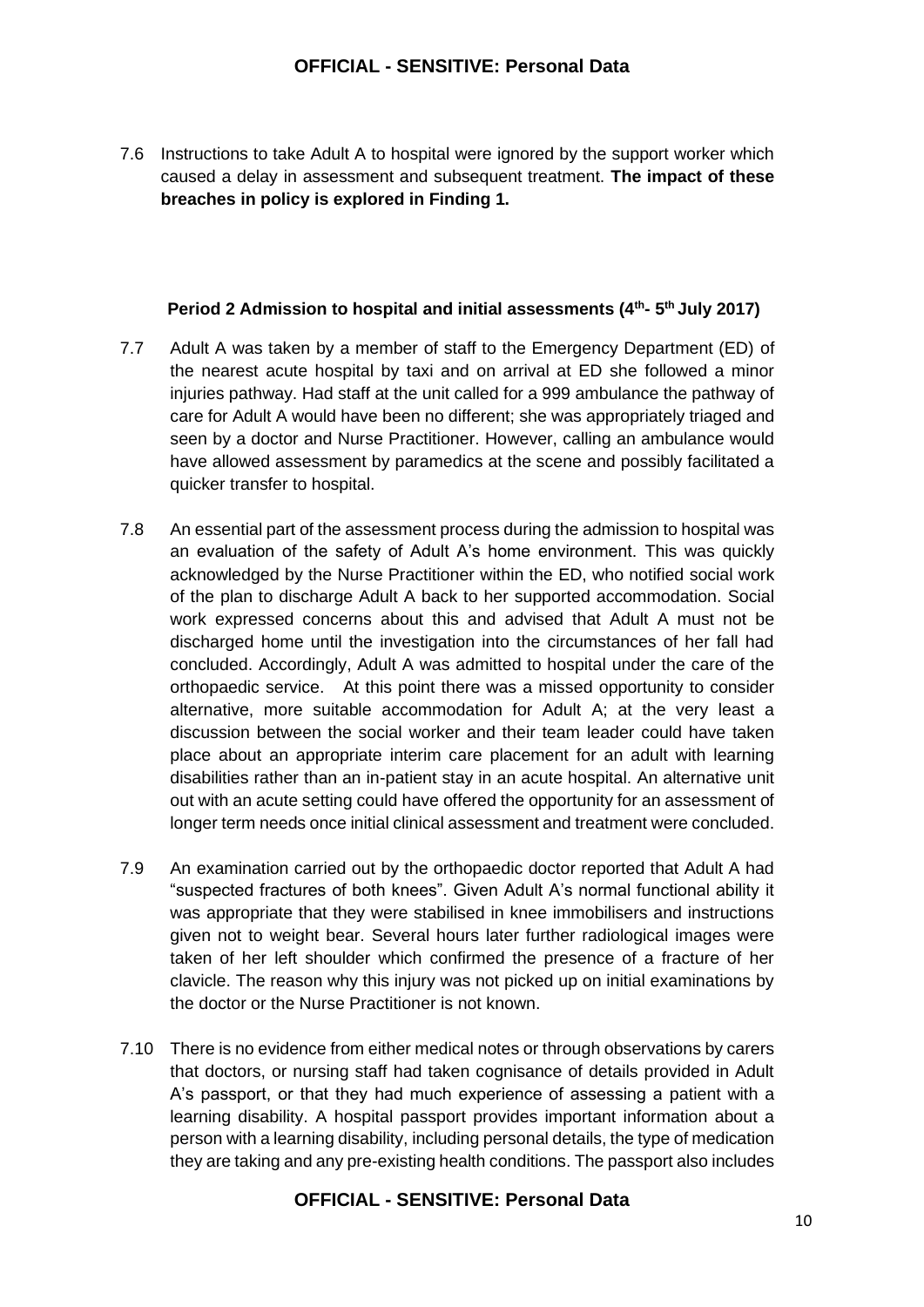information about how a person communicates and their likes and dislikes, which can be very important when they are first admitted to hospital. This can include any communication aids and how they can be used so health professionals can communicate clearly. It also shows how the person expresses things like happiness, sadness, pain, and discomfort.

7.11 There is limited evidence from the clinical notes and from conversations with key staff to suggest that there was any comprehensive assessment of Adult A's level of pain. Having a support worker at the initial admission allowed the assessment to take place with someone known to Adult A, who was familiar with how she communicated. The presence of support staff, working alongside the clinical team as her assessment and treatment progressed may have allowed a more accurate assessment of her level of pain. **The importance of considering all relevant information is explored in Finding 2.** 

#### **Period 3 Initial Adults Protection Case Conference (6th July 2017)**

- 7.12 An Initial Adult Protection Conference took place on 6<sup>th</sup> July 2017. The reports submitted outline professional involvement to date and identified protective and risk factors. The discussion was described as comprehensive and productive and was chaired by an experienced manager.
- 7.13 The provider was instructed to cease providing any care or support and an alternative provider was sought. It was possible that this decision was influenced by the LSI, coupled with the views expressed by the provider at the conference. The effect of this was to prevent Adult A having contact with people she knew and with whom she was able to communicate. This occurred at a time when she required encouragement to eat, and communication with ward staff was difficult, but they had been assisted by the continued contact with staff from the provider who knew Adult A. No alternative to provider staff was available or fully explored. The approach of the provider at the case conference was perceived, as reflected in the minute, as being unhelpful and the provider had described the meeting as tense and considered themselves to be "grilled" by the meeting participants. In this context it may have been more difficult to consider a role for the provider.
- 7.14 Workers present at the case conference described a feeling of unease at this decision to the reviewers but did not express this to the chair at the meeting. The ongoing LSI may have contributed to the reluctance to discuss the potential for ongoing support in detail, as the decision to conclude the provider's involvement was seen as almost automatic, given the range of concerns which had emerged from the LSI about the provider in other units within the local authority area, as evidenced in the HSCP commissioning service review. This had been conducted by HSCP commissioning staff and was a comprehensive review of units managed by the provider across the city. Themes from service concern reports which have emerged within the SCR were also reflected in this report which summarised concerns over a three-year period between 2015 -2017. These included: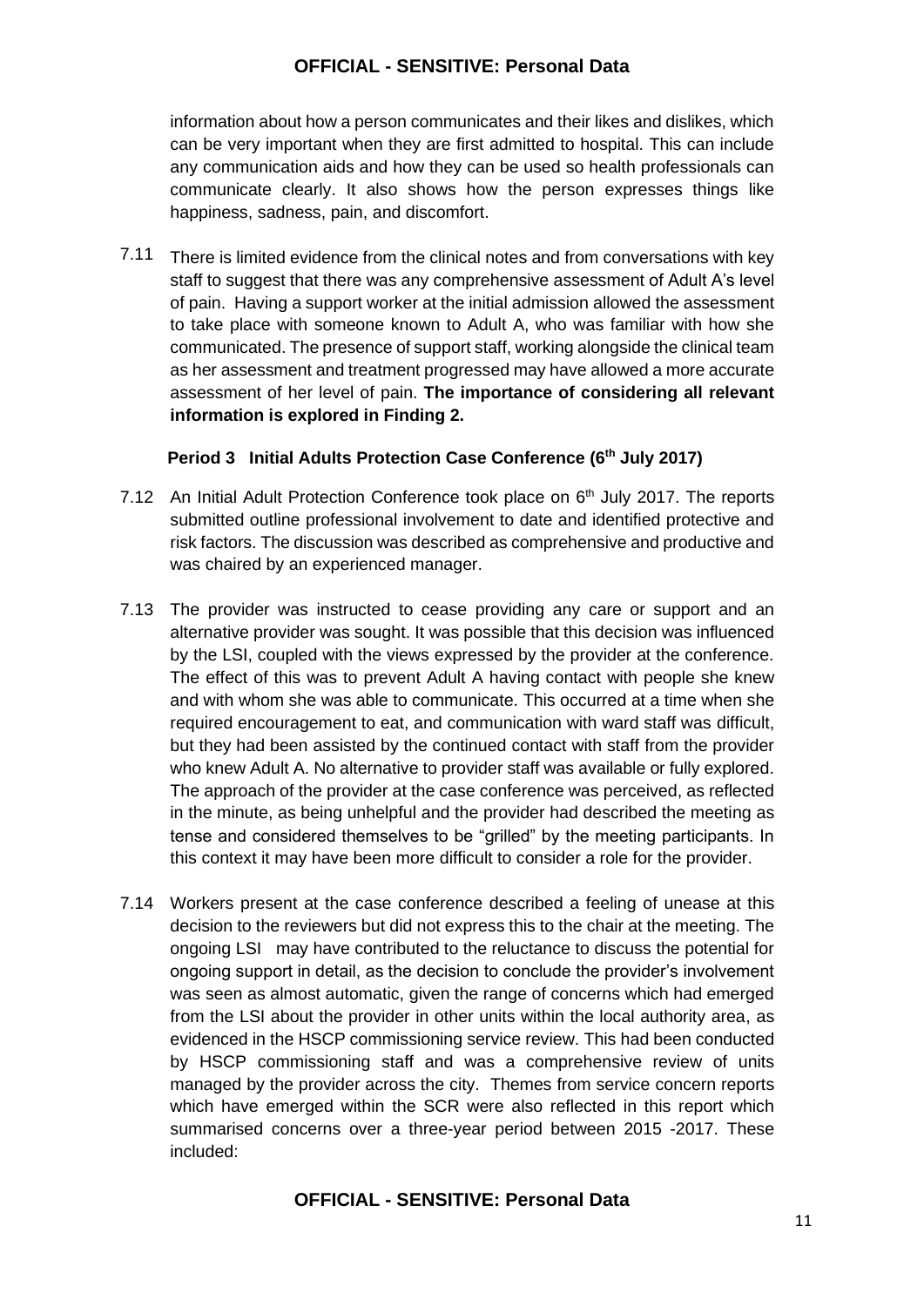- Delays in acting when notified of a concern
- Inadequate support plans in place
- Inadequate delivery of care /poor recording
- Possible financial abuse
- Not reporting issues to the local authority timeously

It also highlighted the work conducted by the commissioning team with the providers, which suggested that at the end of the period improvements had been made in recording, financial management and in taking formal action to address poor care practice both in pursuing disciplinary proceedings where appropriate, staff training and support from the organisation to operational managers. The decision of the case conference reflected that a significant lack of confidence in the provider remained.

7.15 Representatives from the acute hospital team were not present at the case conference, and their view about the usefulness of ongoing contact with Adult A and support staff from the unit was not considered.

7.16 It was agreed that the Local Authority would seek Welfare Guardianship powers and a Mental Health Officer (MHO) was appointed to follow up guardianship application. The conference was careful to consider the legal basis of any future decisions about care and support for Adult A and this reflected good practice, as was the decision to involve the advocacy service.

#### **Period 4 Swallowing assessments and ongoing care (8th - 28th July 2017)**

- 7.17 Adult A had long standing difficulties with swallowing, eating, drinking, communicating, and taking medication. Meals were normally difficult; she was on a textured diet but the textured diet in hospital was a bit thicker than what she was used to. She refused to take her meals, drinks or medications from nursing staff and pocketed food in her cheeks. Initially, on admission to hospital her carers from her home visited and helped her with meals and medications but that stopped after the case conference on  $6<sup>th</sup>$  July 2017, at which the decision to stop her carers having any contact with her was made.
- 7.18 On 11<sup>th</sup> July 2017 Adult A was seen by the speech and language therapist for a swallowing assessment however she was very drowsy and unable to cooperate with the therapist. In view of this, and an apparent change in her swallowing ability, Adult A was referred to the stroke team and arrangements made to conduct a formal swallow assessment. This was a good example of professionals coming together to assess Adult A's clinical and nutritional needs. Further attempts to assess her swallowing were done over the course of the next week, but intervention was limited due to her drowsiness, and so she was discharged from the service and referred on to the dietician.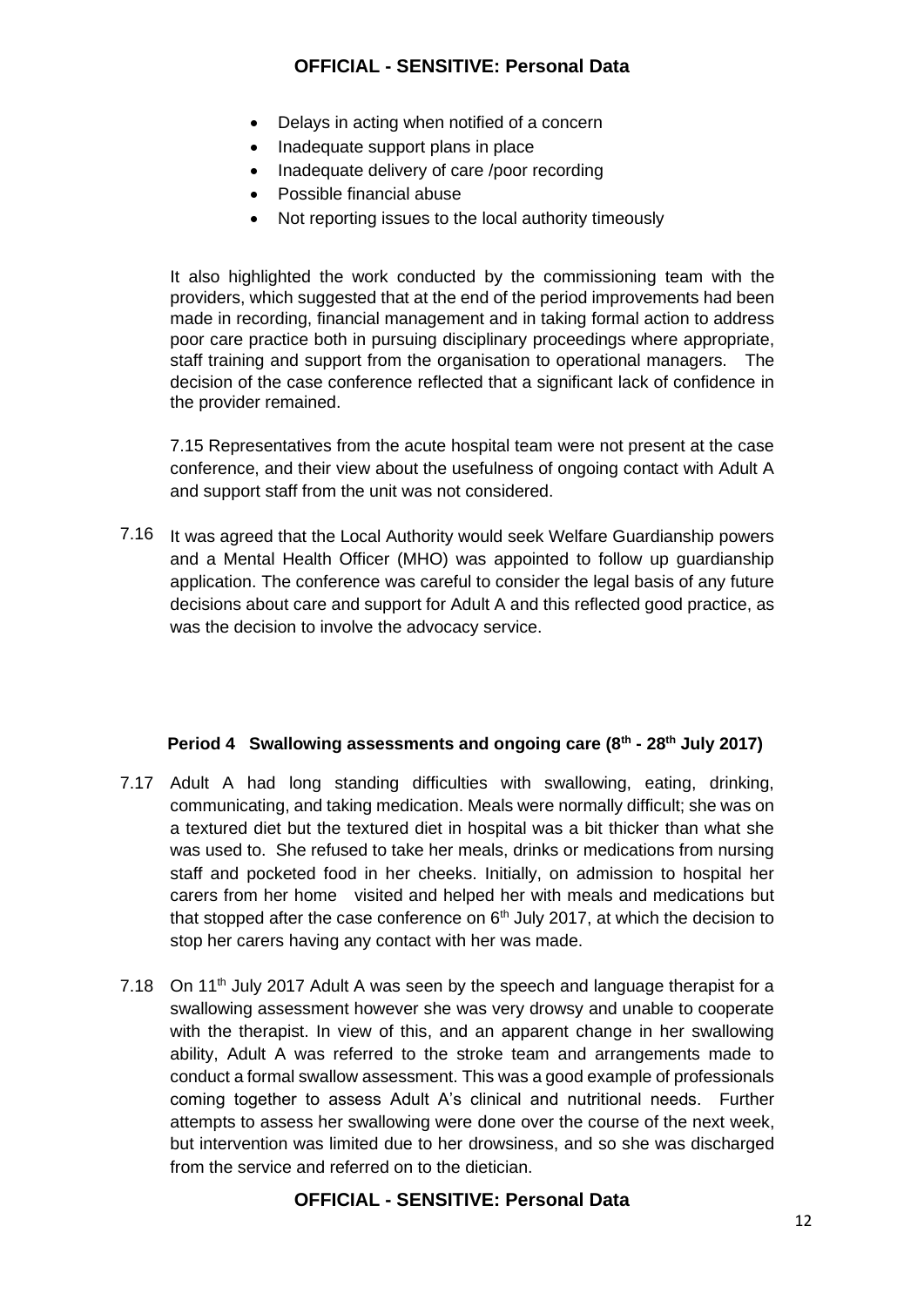- 7.19 On 26<sup>th</sup> July 2017 Adult A was reviewed by a Care of the Elderly Consultant who made the decision to transfer her to the elderly care unit to await the outcome of discussions regarding future guardianship and possible nursing home placement. Whilst such decisions are, however, always considered very carefully to ensure that appropriate patients are selected and known to be medically well enough to be transferred to an associate hospital site the reviewers have been unable to ascertain the rationale behind the choice of the elderly care unit as a suitable temporary location for Adult A other than that an alternative placement was not yet identified. Had the social work assessment been completed and a place identified consideration could have been given to applying Section 13ZA of the Social Work Scotland Act to an appropriate nursing home placement. At that point she was receiving a level of care which could be provided within a nursing home. Given the recent decision of the case conference to pursue a guardianship application, the potential for 13za may have been limited but it could have been at least considered. Practice in relation to other cases where someone is delayed in hospital would indicate that it is valuable to check regularly whether there is an alternative route other than a full guardianship application which might facilitate a safe discharge. This was a possible missed opportunity for social work staff to consider more suitable care options for Adult A, though negotiations had just commenced to find her long-term accommodation.
- 7.20 This case highlights the challenges of working with a vulnerable adult when those who were most familiar with the adult had been stopped from visiting and participating in decision-making about her treatment and care; their participation could have enabled a better understanding of what mattered to her and more comprehensive, meaningful risk assessments. **The challenges for professionals working with a vulnerable adult in these circumstances are explored in Finding 2.**

#### **Period 5 Identification and management Adult A's deteriorating condition**

- 7.21 Nursing staff within the elderly care unit had limited recall of Adult A but they encountered the same feeding difficulties and found her pocketing her food.
- 7.22 There was a dearth of knowledge amongst some nursing staff in the unit, which was reflected in their record keeping, incomplete observations and inability to identify signs of clinical deterioration. **The impact of this is explored further in Finding 1.**
- 7.23 There is no evidence that healthcare staff gave any consideration to discussing an anticipatory care plan or DNACPR with Adult A's family or carers, however the reasons for this are not known. This could have been explored during family contact while Adult A was on the ward and their contact details were available.
- **7. Good practice: what worked well?**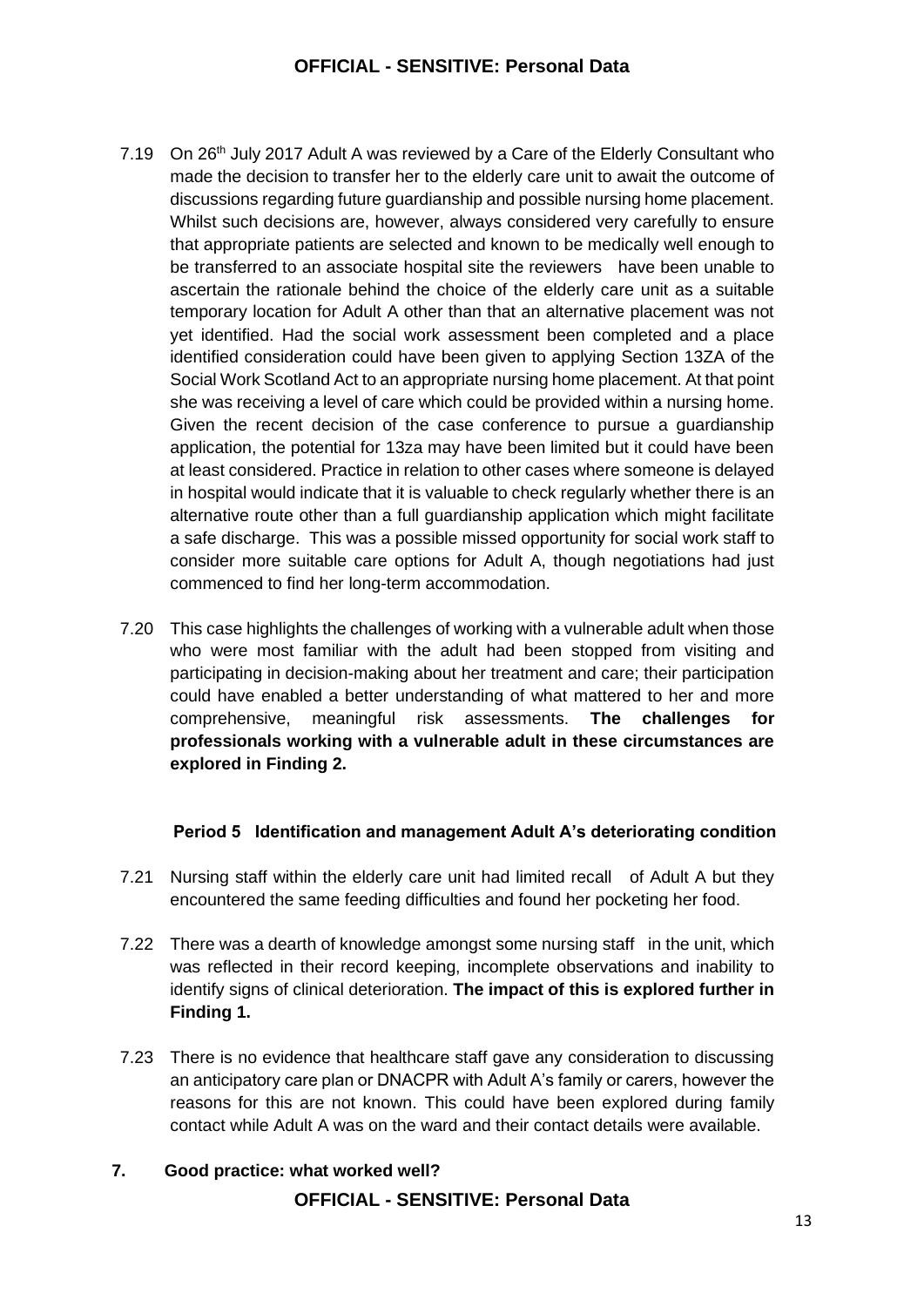8.1 Although good practice is acknowledged throughout the appraisal of practice, the Lead Reviewers wanted to highlight some aspects in particular.

- Timely reporting of the incident to the on-call Service Manager and completion of an Incident and Accident form by the Service Manager.
- Good, early detection by the Nurse Practitioner that Adult A was vulnerable and at further risk of harm if she was discharged back to her supported accommodation.
- Prompt identification of Adult A's swallowing difficulties and subsequent referrals to speech and language therapy and stroke team.
- Early recognition that Adult A was not meeting her nutritional requirements, so a referral was made to the dietician.
- The case conference considered the future care arrangements and their legal basis.
- We also recognise that some changes and developments to practice have taken place considering findings from the Initial Case Review. These include a new manager to oversee practice within the Elderly care unit and staff training by the care provider around moving and handling.
- The HSCP commissioning team were closely involved in detailing the incident and liaising with the provider. The service review report completed by the team analysed concerns over across range of units run by the provider, and put the issues which led to the SCR in the broader context of the Large-Scale Investigation. The interviews with the commissioning staff evidenced detailed knowledge of the provider and the concerns which needed to be addressed.

#### **8. In what ways does this case provide a useful window on our systems?**

9.1 This case highlights the challenges practitioners face in identifying and assessing risk and need in cases of neglect and how well health and social care systems support this. It highlights quality of care issues in purchased services, the experience of someone with complex needs in the acute hospital system and the impact of decision making at adult protection case conferences. These are issues which impact on service users and patients across the system.

#### **9. Summary of findings**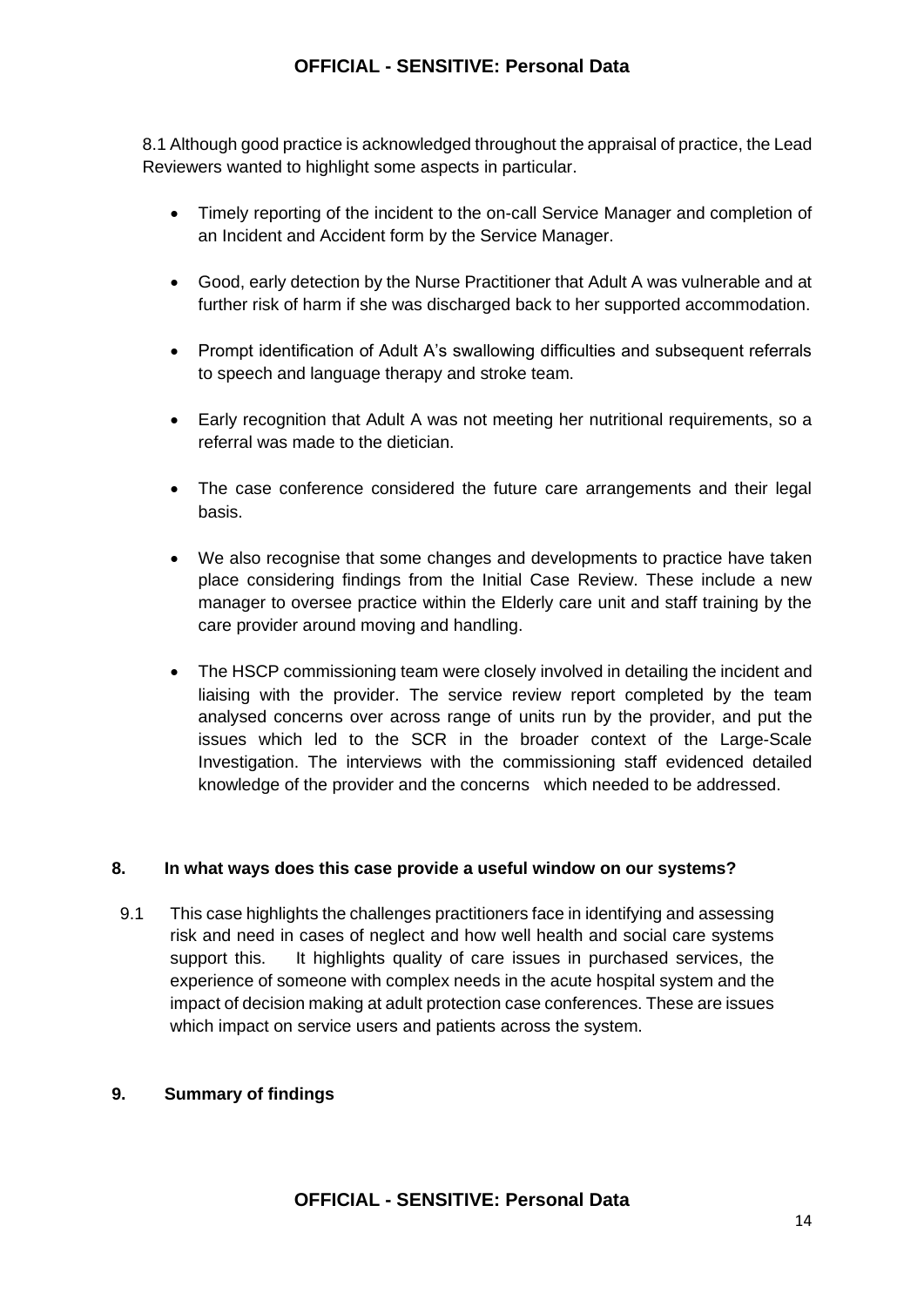10.1 This significant case review has identified three system findings that have emerged from the review. The findings explain why professional practice was not more effective in protecting Adult A.

#### Finding 1 **Management systems**

Within some areas of acute health and some contracted providers, there is a gap in staff knowledge and skills, a disregard for policy and failure to work within a governance framework, which if insufficiently acknowledged or addressed, will compromise the safety adults who may be at risk of harm.

#### Finding 2 **Professional norms and culture**

Within some areas of acute health there is a tendency for professionals to focus only on physical injury and not consider how care and treatment should be adjusted to meet the needs of those with a learning disability, and this means there is no holistic assessment of risk.

#### Finding 3 **Professional norms and culture**

When an LSI is underway strained communication between the provider and agencies involved in the case conference or investigation can result in a limited exploration of support options involving the provider.

#### **10. Findings in detail**

# **Finding 1**

Within some areas of acute health and some contracted providers, there is a gap in staff knowledge and skills, a disregard for policy and failure to work within a governance framework, which if insufficiently acknowledged or addressed, will compromise the safety of adults who may be at risk of harm.

11.1.1 Staff in statutory health and social care settings and in commissioned services need to make judgements about vulnerability and care needs, as well as treating a clinical condition, which if not included in their assessment, impacts on decision-making and their ability to deliver, safe effective care, leaving vulnerable adults at risk of harm.

#### **How did it manifest in this case?**

11.1.2 A week prior to Adult A being moved into the vacant bedroom, staff checked the bed to make sure it was in good working order and that Adult A's mattress fitted. In conversations with staff, they said that the bed was in working order the night before Adult A was moved on to it but there is no supporting documentation; the most recent risk assessment for the bed was completed on 6<sup>th</sup> December 2016. The care staff failed to follow the policy and review the risk assessment for use of the bed every 6 months and prior to any changes in use.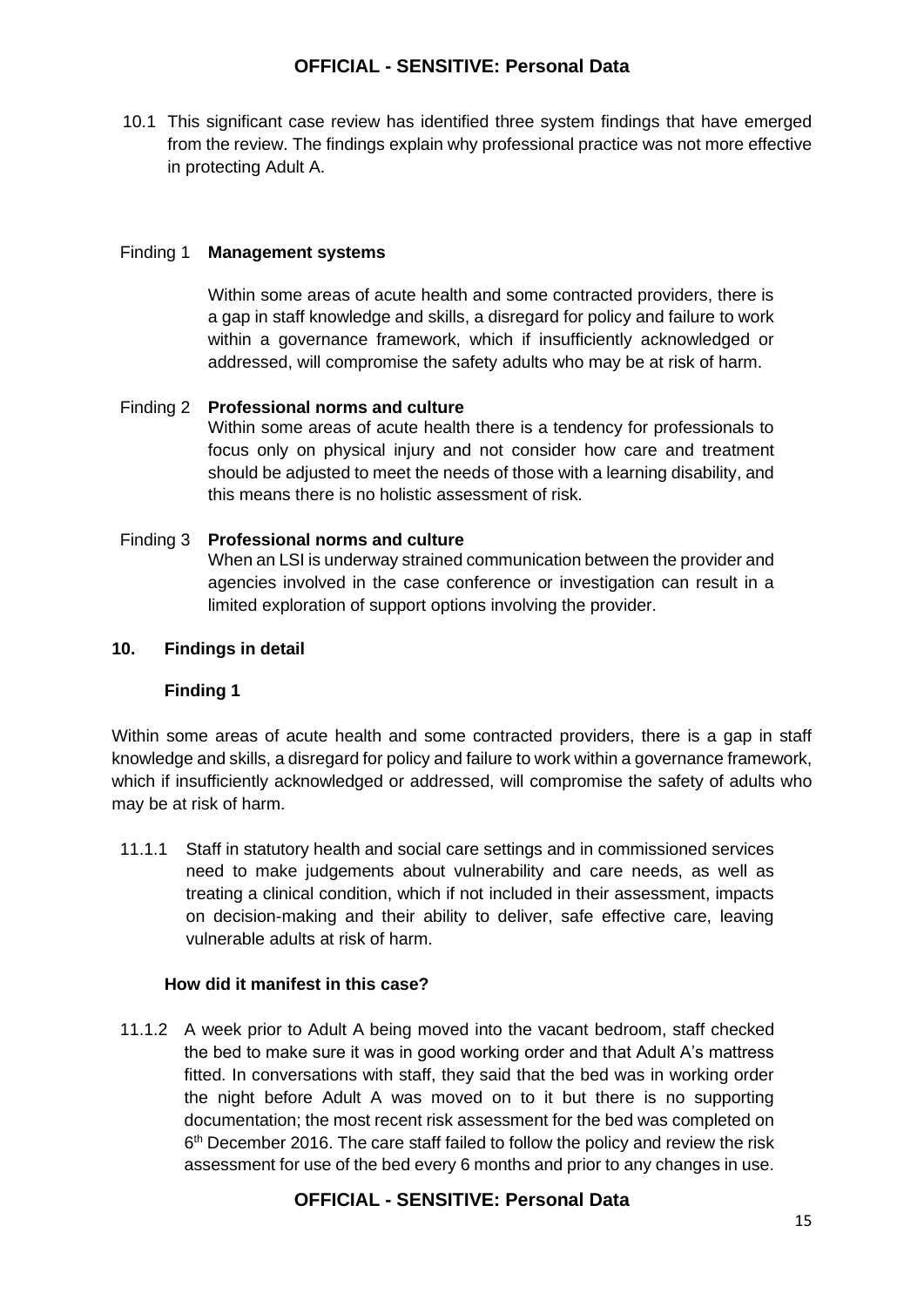- 11.1.3 Despite a risk assessment being in place to identify where injuries could occur and how to prevent them during moving and positioning, one support worker, working alone repositioned Adult An in bed.
- 11.1.4 The support workers did not apply the principles of safe moving and handling which they were taught just a few weeks prior at moving and repositioning training as reported by the provider.
- 11.1.5 It was evident from the actions of the support workers that Adult A's level of pain was not fully assessed. Support workers asked her if she was okay and then continued to get her showered, dressed, and ready for breakfast, which could have put her at risk of further harm. Advice from the service manager who told them to "forget breakfast and get her to hospital to get checked out" was ignored.
- 11.1.6 There were examples, shared in staff conversations, where nurses recognised that Adult A had complex needs because of her learning disability, but because she was unable to call for help or get out of bed she was left alone until staff checked on her. By the nature of their needs priority was given to "absconders", or patients who were confused and/or who were at risk of falls.
- 11.1.7 Nursing staff at the elderly care hospital were aware that there was a new early warning score (NEWS) chart being rolled out across all the hospitals in the health board however nursing staff in this ward were still using the old GP NEWS chart with escalation, though there was no documented evidence of any escalation processes.

#### **How do we know it's an underlying issue and not unique to this case?**

- 11.1.8 The issues relating to the unit are unlikely to be a "one off" because staff told the Lead Reviewers during conversations that "it wasn't a particularly difficult decision… they had done this before……seemed a reasonable move". Staff had carried out "checks" on the functions of the bed but did not complete a risk assessment.
- 11.1.9 The support workers' interpretation of current policy and operational practices did not meet Adult A's needs, leaving her open to harm, therefore it is likely that their knowledge and practice would apply in similar circumstances. The feedback from staff throughout the review was that the support worker "had been there for years and did not follow processes…. very confident……. knew everything……...did whatever they wanted".
- 11.1.10 From conversations with staff and Adult A's nursing notes there is a lack of knowledge amongst nursing staff which was reflected in their poor record keeping, incomplete observations and an inability to identify clinical signs of a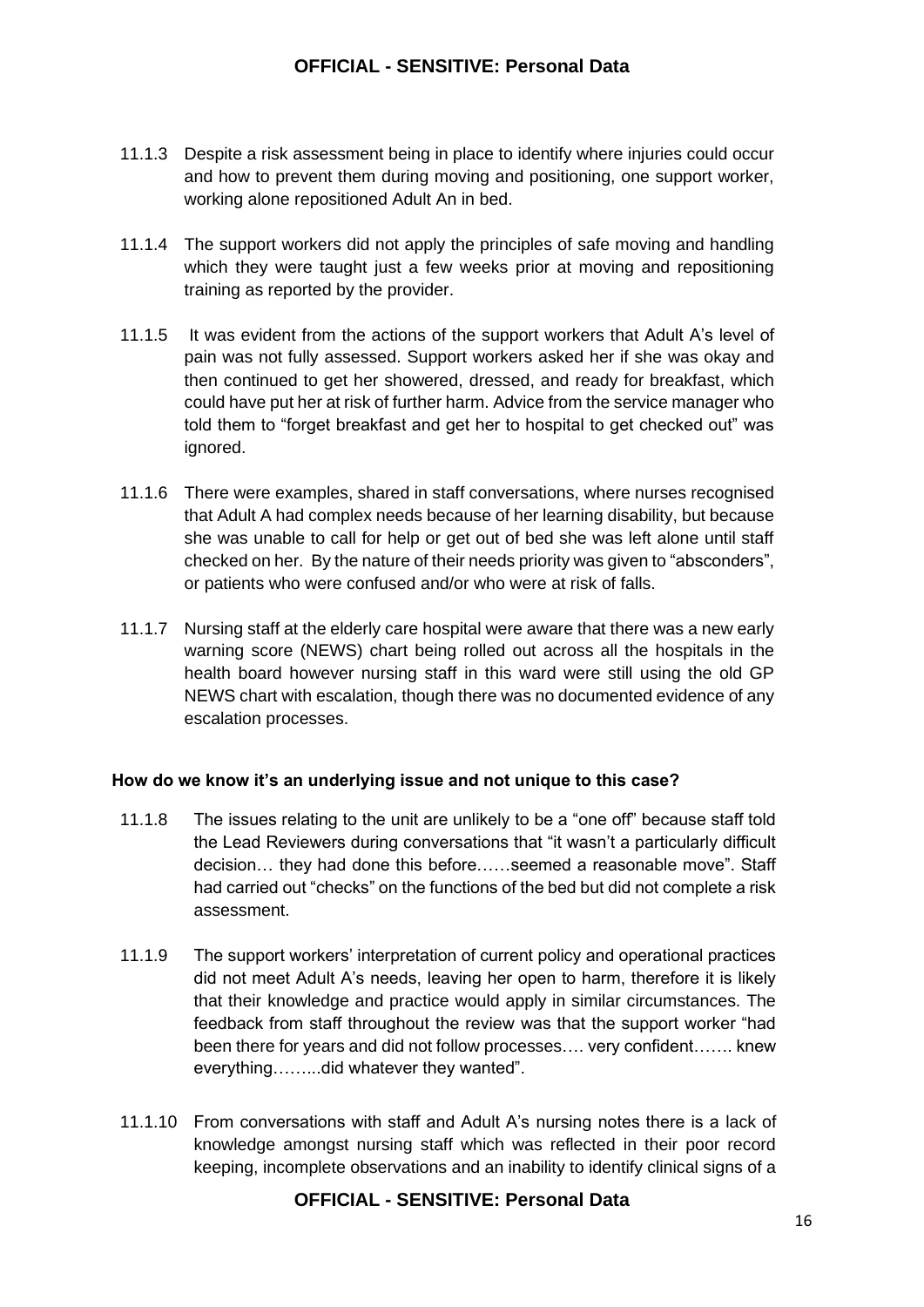deteriorating patient. The Case Group was clear that whilst there are clear policies and procedures in place there can be person dependent variations that go unchallenged.

11.1.11 The Service review conducted by the HSCP commissioning team and in discussion had demonstrated that staff in other units with the same provider had provided evidence where workers had not adhered to safety procedures and guidance.

#### **How widespread and prevalent is this issue?**

11.1.12 The range of issues raised at LSI indicates serious concern about the entire organisation and governance, not just a particular unit. Issues in relation to adherence to specific policies and procedures around moving and handling have featured in other LSIs within the local authority.

#### **Why does it matter?**

- 11.1.12 Social work recognised that Adult A's communication issues and other profoundly disabilities made her particularly vulnerable.
- 11.1.13 A moving and handling risk assessment identifies hazards to reduce the likelihood of incidents occurring that could cause harm or injury to carers and clients. If staff do not have the knowledge, training, and skills there is a risk that shortcuts will be taken in terms of the rigour of the assessment and analysis, which ultimately increases risk of harm to clients.
- 11.1.14 The purpose of using the National Early Warning Score (NEWS) is to improve the detection and response to clinical deterioration in adults, however if staff do not know how to use the tool then patient safety and clinical outcomes will be adversely impacted, especially in those patients who are unable to describe symptoms to staff.

# **Finding 1**

**Within some areas of acute health and some contracted providers, there is a gap in staff knowledge and skills, a disregard for policy and failure to work within a governance framework, which if insufficiently acknowledged or addressed, will compromise the safety adults who may be at risk of harm.** 

Whether the gap in performance is a result of lack of training, knowledge, and skills, or is a result of employees' behaviours, the consequences can have a detrimental effect on the provision of safe and effective care, particularly those at risk of harm, if not addressed by managers.

**Questions for the Adult Protection Committee to consider**: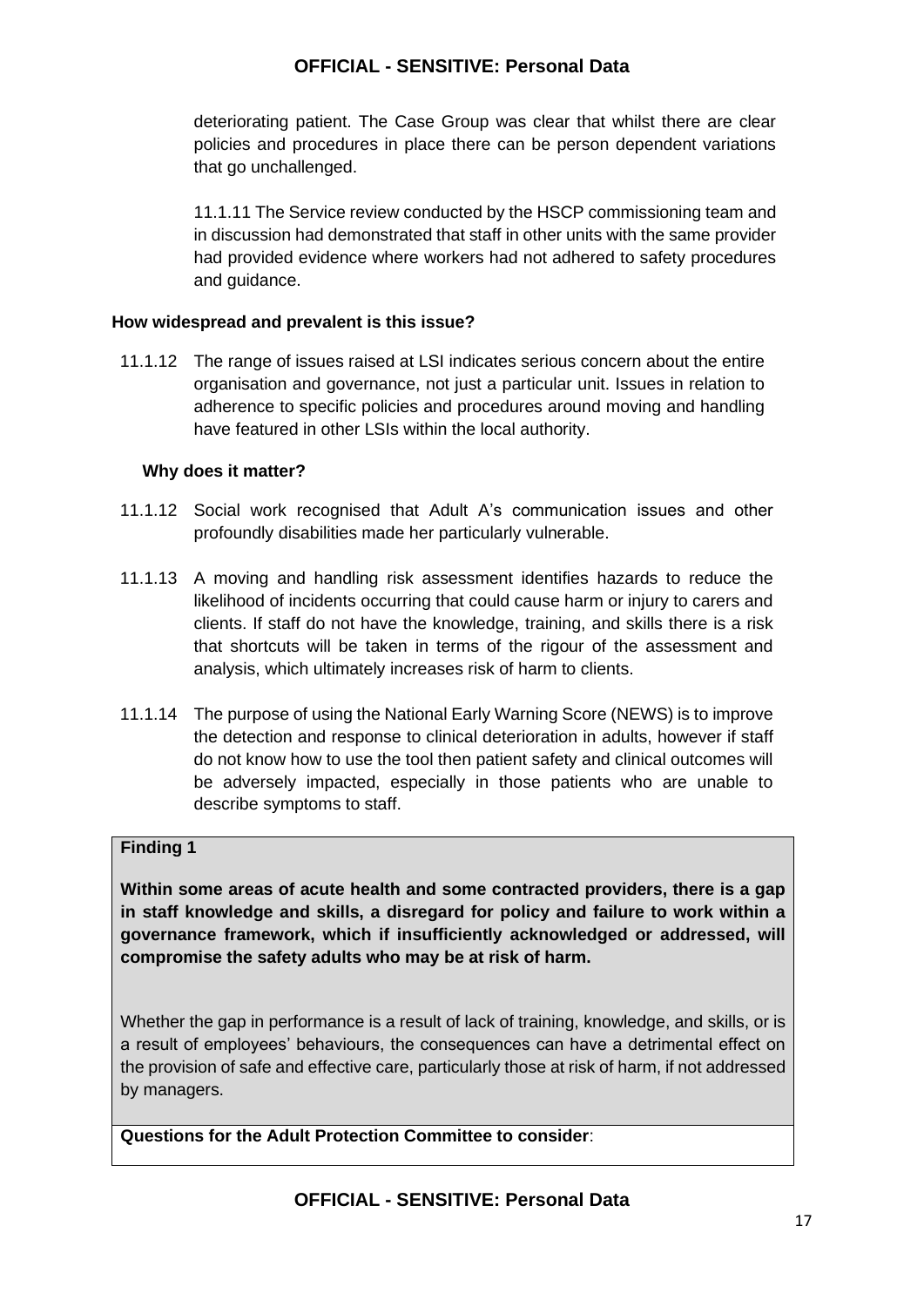- How confident is the APC that professionals working in services purchased by Glasgow City HSCP have easy access to training and continuing professional development?
- In what ways can the APC support the Commissioning Team to ensure that managers of a purchased service address staff knowledge gaps, devise improvements plans, identify milestones, goals and improve performance?
- Are there any ways the APC can assist acute health staff understand their role in complex social care cases and its importance for the safety and wellbeing of vulnerable adults?

# **11.2 Finding 2**

11.2.1 **Within some areas of acute health there is a tendency for acute healthcare professionals to focus only on physical injury and not consider how care and treatment should be adjusted to meet the needs of those with a learning disability, and this means there is no holistic assessment, therefore not patient focused.**

The importance of making reasonable adjustments to the care of people with learning disabilities in hospital is vital in making sure their health needs are met, but failure to do so can lead to poor assessments, and intervention measures that can fail to support those at risk.

#### **How did it manifest in this case?**

- 11.2.2 The Nurse Practitioner noted that no pain relief had been given yet she recorded in the notes that Adult A flinched when her knee was palpated, indicating that she was in pain. Adult A's pain score is recorded as 0 in A&E, meaning she had no pain however this is at odds with behaviour exhibited by Adult A, reacting to pain by grimacing and constantly crying.
- 11.2.3 Several professionals recognised that Adult A was an adult at risk with learning disabilities and complex needs, but their actions showed that they did not fully understand how to respond appropriately. Staff from the provider described a "horrific experience" for Adult A after she was admitted to the orthopaedic ward. During a clinical examination the doctor was "forcefully pushing her shoulder to elicit a response from her but because she was unable to verbally communicate, he kept pushing. The worker from the provider indicated that the "Poor woman was in tears…. she was crying the whole time; the tears were falling down her face".
- 11.2.4 Acute health professionals did not refer to Adult A's hospital passport which would have enabled them to better understand her needs and help them make the necessary reasonable adjustments to the care and treatment they provided.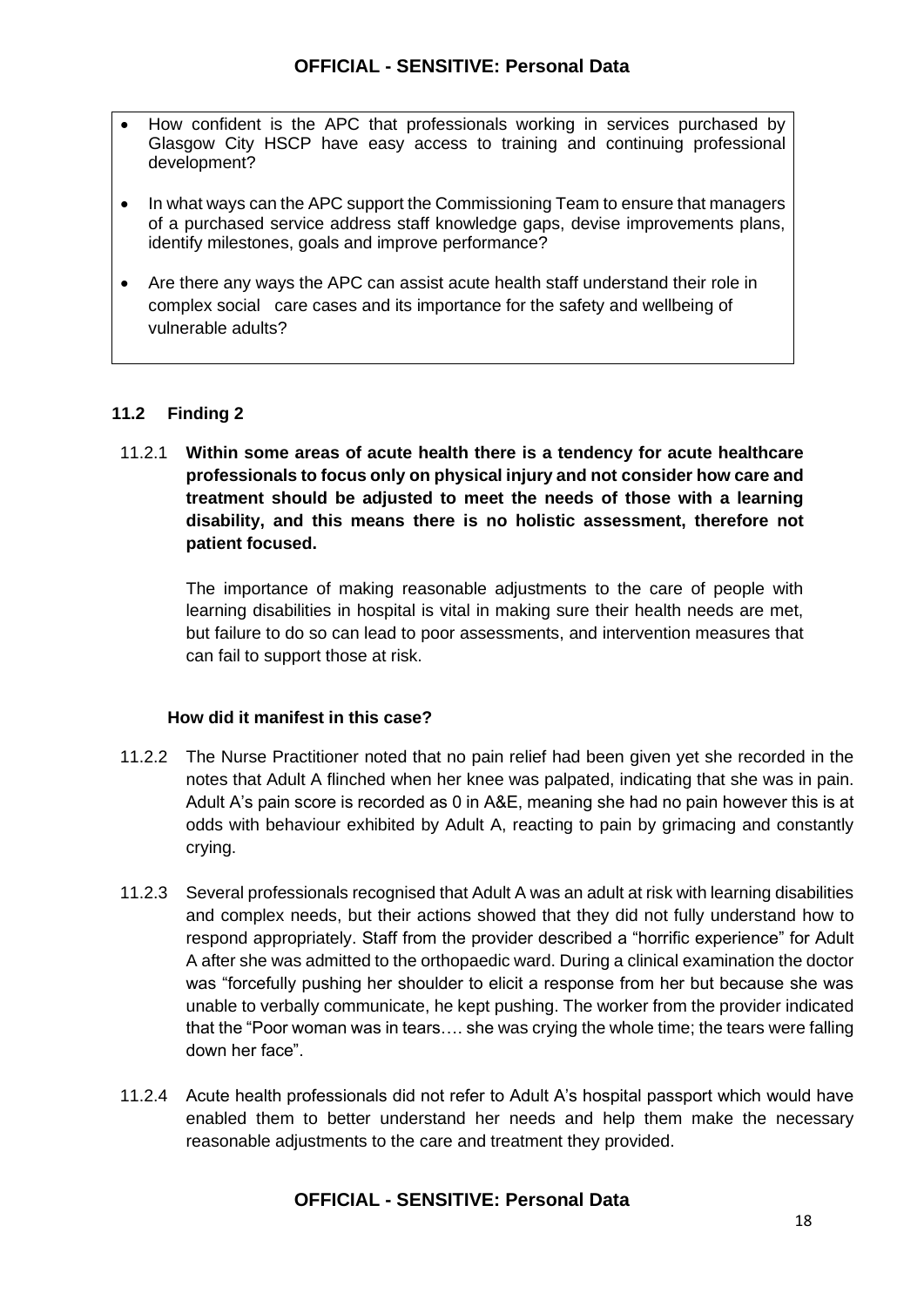11.2.5 Adult A's next of kin visited her whilst she was in hospital, and in conversation told us, "she was in pain, but I felt reassured that she was well cared for". We got a call saying she was going to the elderly care hospital…. bed blocking, that's why she got moved….it takes lot of time to move and feed her, and they would need the time to spend with someone more able". There was a sense that staff did not have sufficient time to spend with Adult A given the demands from other patients on the ward.

#### **How do we know it's an underlying issue and not unique to this case?**

11.2.6 Nursing staff at the acute hospital site referred to a learning disability pathway and a Learning Disabilities Nurse Specialist, who is available to support clinical teams when caring for a patient with learning disabilities. The nursing staff at the elderly care unit had no knowledge of this, and when asked about their experience with patients with complex needs and learning disabilities such as Adult A, one nurse said that "they felt sorry for her, her fractures, reduced communication". Their gap in knowledge was further compounded by their lack of self-awareness.

#### **How widespread and prevalent is the issue?**

11.2.7 People with learning disabilities, whether or not subject to adult support and protection processes are regularly admitted to hospital for treatment and can remain there for a considerable period due to the complexity of their needs. It is also reasonable to assume that health professionals will be pulled towards the more demanding and clinically unwell patients in their care. Reviewing hospital discharge information provided by Trak Care within Glasgow, which one of the reviewers and other local managers are routinely monitoring, suggests that people in hospital with learning disabilities and other complex needs, often spend longer within the acute setting than people with similar illness but without additional needs. They remain in hospital, once medically fit for discharge, due to the need to arrange suitable future care arrangements or waiting for the legal mechanism to be in place to facilitate discharge. This highlights the need for additional support to be provided to ensure that the person's emotional and social needs are met, as well as receiving treatment for physical health conditions. There is also a requirement for the continued review of legal mechanisms used to ensure they both protect rights and facilitate discharge as soon as possible.

# **Why does it matter?**

11.2.8 Healthcare professionals need to make judgements about vulnerability and unmet needs, as well as clinical matters every day. Professionals are reliant on good communication which, if not effective, impacts on decision-making, care and treatment, and the understanding of the levels of risk to the individual and how they are managed.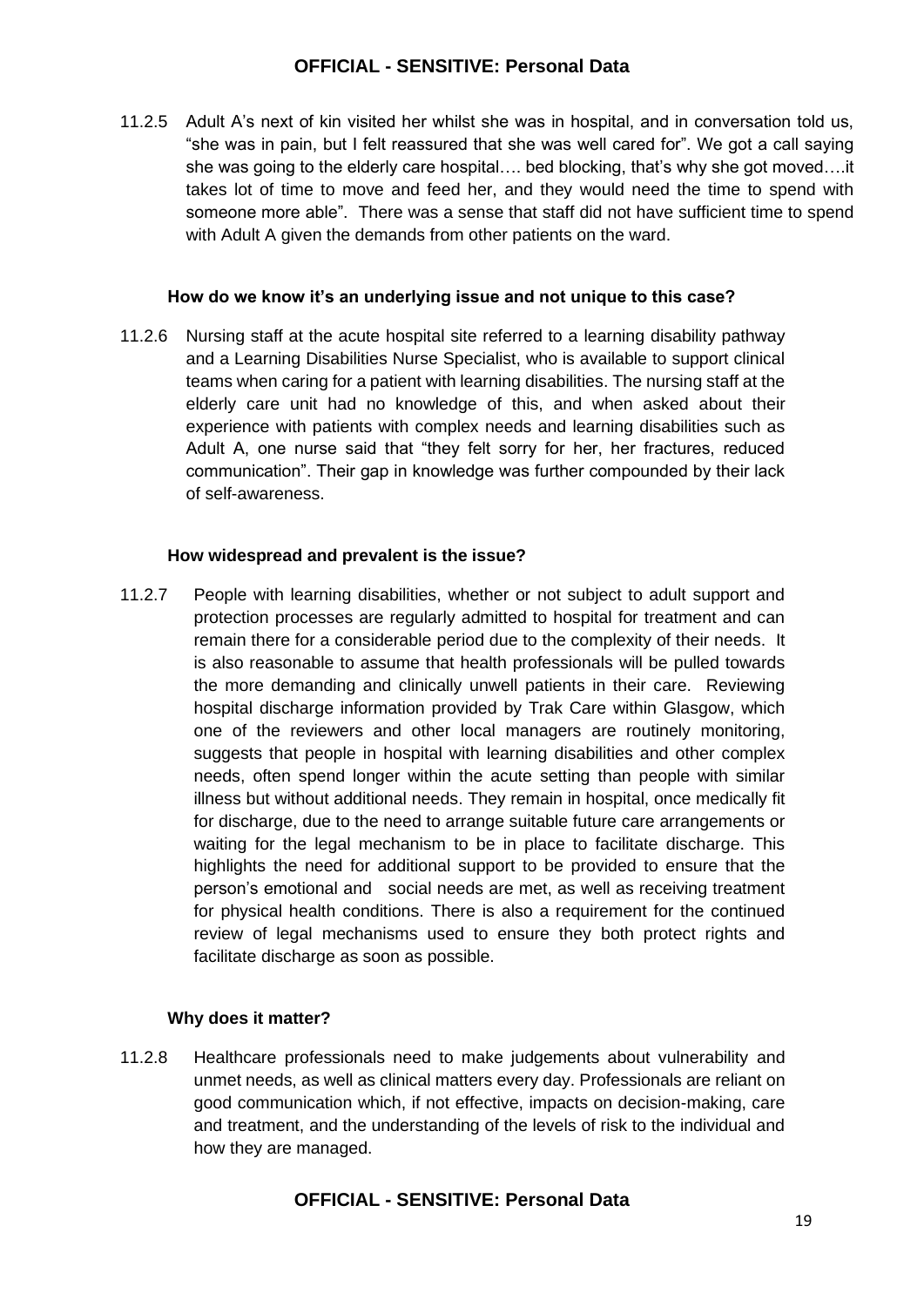11.29 These themes are reflected in some of the literature with an emphasis on adopting a whole system approach (Keys to Life Scottish Consortium for people with a Learning Disability 2019), the need for mandatory training in learning disability for all NHS staff ( Learning / Intellectual Disability and Autism transformation Plan Scottish Government 2021) and commissioners adopting a principle of "reasonable adjustments" to universal services so that the needs of people with a learning disability are included in planning (Ordinary and unique Lives for Adults with a learning disability and/or autism: a six steps approach, Institute of Public Care Oxford Brookes University 2020). Comprehensive guidelines on caring for people with a learning disability in a general hospital setting and for older people with a learning disability reflect the challenge and complexity across the system (Guidelines on caring for people with a learning disability in general hospital settings - Guidelines and Audit Implementation Network Revised June 2018), Learning Disability: Care and support of people growing older (NICE 2019). Both the local experience and reflections in the literature suggest this is an issue that matters in ensuring that people with a learning disability receive quality care which meets their needs for treatment and support during hospital admissions.

#### **Finding 2**

**Across some areas of acute health there is a tendency for acute healthcare professionals to focus only on physical injury and not consider how care and treatment should be adjusted to meet the needs of those with a learning disability, and this means there is no holistic assessment.**

It is vital that healthcare professionals understand the needs of the individual and make the necessary reasonable adjustments to the care and treatment they provide.

# **Question for the Adult Protection Committee to consider**:

• How can health professionals be enabled to ensure their assessment work with adults who have learning disabilities and other complex needs adequately considers both risks and protective factors in an acute setting?

# **11.3 Finding 3**

11.3.1 **When a Large-Scale Adult Protection Investigation (LSI) is underway strained communication between the provider and agencies involved in the investigation or case conference can result in a limited exploration of support options involving the provider.**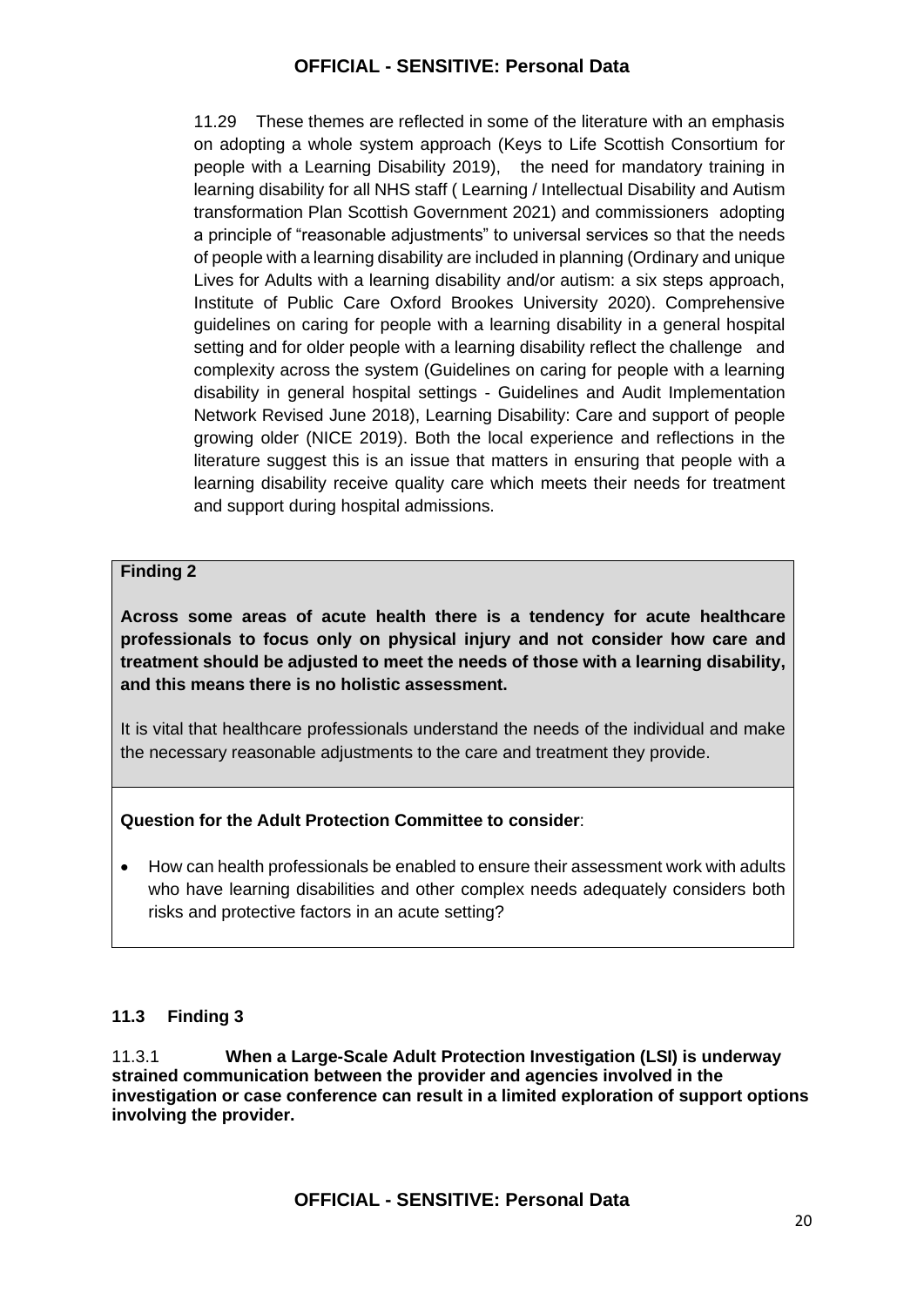11.32 An LSI is initiated when the issues which emerge from individual cases indicate that there are more systemic concerns that are not addressed by focusing on an individual alone. It is important that all options for support are considered even when there might be questions about whether they can be implemented or not.

#### **How did it manifest in this case?**

- 11.3.3 The provider was subject to an LSI which covered supported accommodation for people with a learning disability across several units within Glasgow. The decision at the case conference to end all links between the providers and Adult A meant that she did not have contact with people who knew her well for most of her hospital admission. The consequence of this was that she had no voice or ability to clearly articulate her wishes during her time in hospital.
- 11.3.4 Workers present at the case conference described to the reviewers a feeling an unease at the decision but did not express this to the chair at the meeting, which gave the impression that there was more agreement amongst the participants than may have been the case. The LSI contributed to the reluctance to discuss this in detail, as the decision to exclude the provider was seen as almost automatic, given the range of concerns which had emerged about from the LSI.
- 11.3.5 The approach of the provider at the case conference was considered, as reflected in the minute, as being "unhelpful". The provider's perception was that their views were "not taken into account" because of the LSI and Adult A was denied access to people she knew.
- 11.3.6 The absence of acute health staff meant that the discussion about the potential role of the provider in supporting adult A in the hospital was limited. Had there been someone there a role for the provider may have been explored. They were not providing personal care to Adult A and their involvement could have been limited to assisting with communication and encouragement to eat.

#### **How do we know it's an underlying issue and not unique to this case?**

# 11.3.7

The Review Team reported that there are 2-3 adult protection LSIs in Glasgow each year. These are usually accompanied by a moratorium on new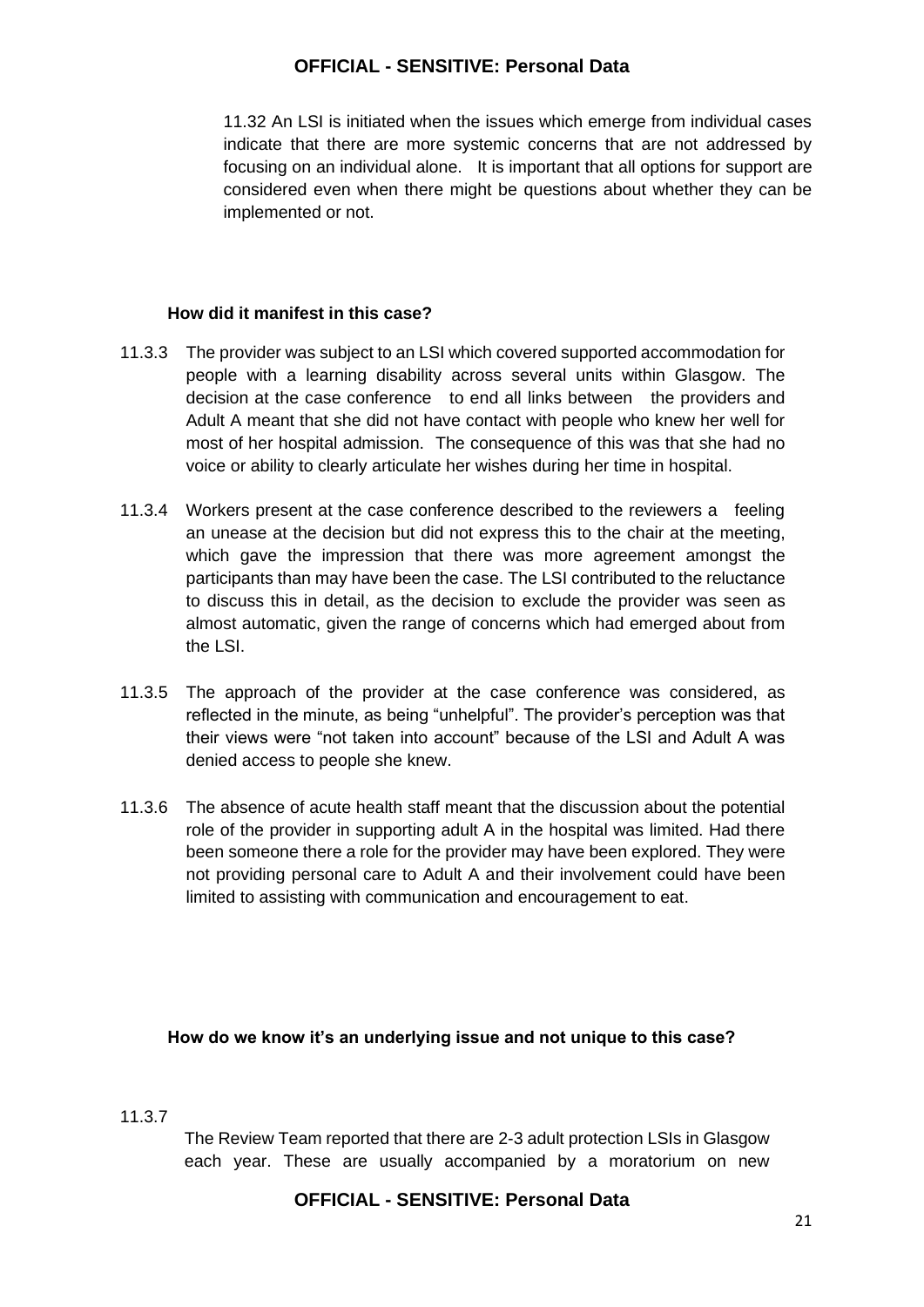admissions, made on the recommendation of the Chair of the case conference. It is unusual and, in most cases, inappropriate to expand the role of a provider where there are serious concerns. Managing the tension between a provider who has evidenced systemic failings and the agencies involved in the investigation is a key skill of the Chair. In the absence of alternatives, it is often necessary to support a provider to continue delivering a service while areas of concern are addressed.

#### **How widespread and prevalent is the issue?**

11.3.8 People with a learning disability are regularly admitted to acute hospitals and can remain there for a considerable time due to the complexity of their needs. Whether there are adult protection concerns or not, contact with providers can be limited and this can have a negative effect on communication and emotional wellbeing.

11.3.9 Although the number of LSIs is relatively small similar tensions emerge in individual adult protection case conferences and in the discussion of service concerns with the HSCP commissioning team who are responsible for contract management. There is a routine requirement to focus on the issues relating to the individual being discussed and to wider systemic concerns about the ability of a provider to deliver a whole service. The personal care concerns highlighted in relation to Adult A are replicated in other case conferences and discussions about the ability of a provider to practice safely.

11.3.10 There is a weekly citywide purchased care home meeting within Glasgow which brings together the Care Inspectorate, NHS staff who link with care settings, commissioning staff, care, social work care management and Public Health. The discussions there regularly reflect similar concerns around providers and the need to take an approach which both challenges concerns and supports improvement.

#### **Why does it matter?**

11.3.11 Provider staff often have specific communication skills and a relationship with the person that has the potential to support clinical care being provided within the hospital.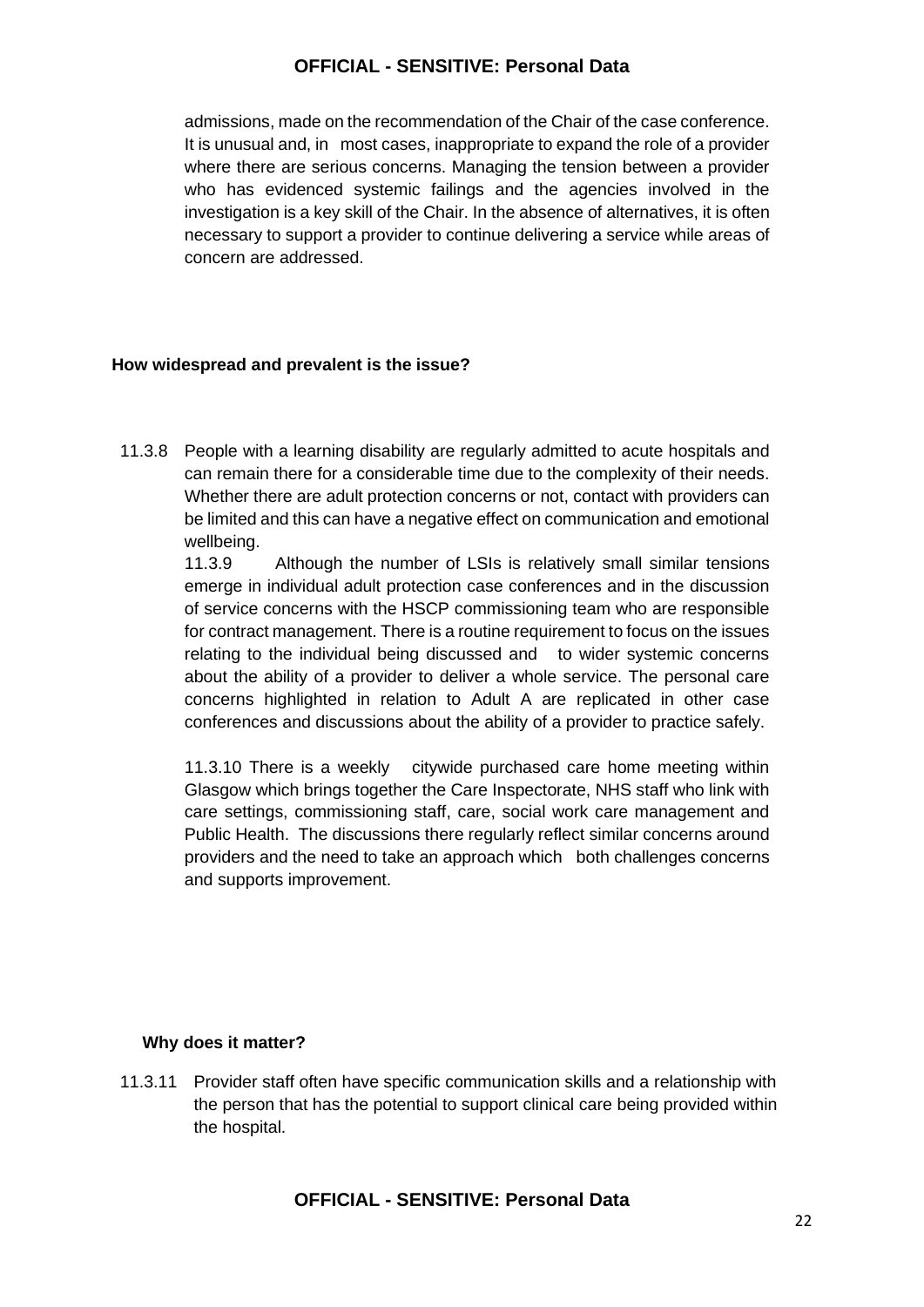- 11.3.12 The views of clinicians should be taken into account when considering how providers, even when subject to LSI, may continue to provide a level of support in a hospital setting.
- 11.3.13 Chairs at case conferences are faced with difficult and complex decisions in LSIs which are only instituted when there are systemic issues which need to be addressed. The Chair's role is to ensure there is a full sharing of information, to allow the participants to challenge proposed decisions, and make recommendations. Confidence to challenge potential decisions and the Chair being clear about the rationale for decisions is an essential aspect of practice in relation to case conferences.

### **Finding 3**

**When a Large-Scale Adult Protection Investigation (LSI) is underway strained communication between the provider and agencies involved in the investigation or case conference can result in a limited exploration of support options involving the provider.** 

It is important that all options for support are considered even when there might be questions about whether they can be implemented or not.

#### **Questions for the Adult Protection Committee to consider**:

- What would be the value of more shared conversations for case conference Chairs to reflect on their decision making, and share experiences when they are involved in individual ASP cases and in LSIs which focus on the organisation and wider systems?
- What is the potential to make greater the use of technology to enable more blended meetings to take place in the future that will enable a better contribution from acute clinicians and GPs?
- How adequate are supports from providers to assist communication with people with a learning disability when they are admitted to an acute hospital?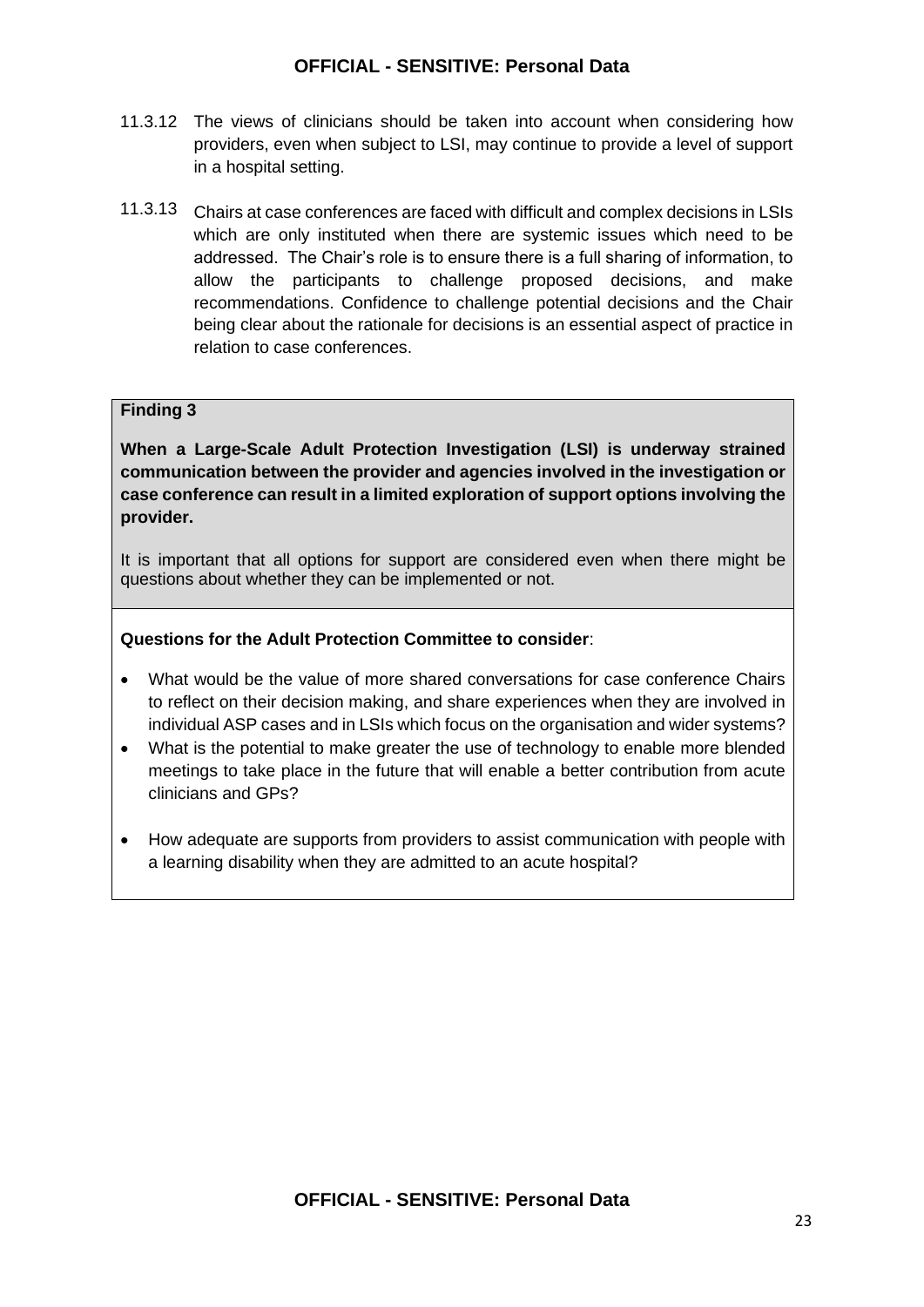# **References**

Scottish Government (2019) Interim National Framework for Adult Protection Committees for Conducting a Significant Case Review. [Online]. Available from http//: [www.gov.scot](http://www.gov.scot/)

Care Inspectorate (2017) *Significant Case Reviews in Scotland 2012 -2015*. Edinburgh: Care Inspectorate.

Adult Support and Protection (Scotland) Act 2007 <http://www.legislation.gov.uk/asp/2007/10/contents>

National Health Service Community Care Act 1990 <http://www.legislation.gov.uk/ukpga/1990/19/contents>

Community Care and Health (Scotland) Act 20 <http://www.legislation.gov.uk/asp/2002/5/contents>

Carers (Scotland) Act 2016<http://www.legislation.gov.uk/asp/2016/9/contents/enacted>

The Public Bodies (joint working) (Scotland) Act 2014 <http://www.legislation.gov.uk/asp/2014/9/contents/enacted>

SCIE Research Briefing 41: "Factors that promote and hinder joint and integrated working between health and social care"<https://www.scie.org.uk/publications/briefings/briefing41/>

Care Inspectorate Joint Inspection of Adult Support and Protection published July 2018 <https://www.careinspectorate.com/>

Learning / Intellectual Disability and Autism: Transformation Plan Scottish Government March 2021

[https://www.gov.scot/publications/learning-intellectual-disability-autism-towards](https://www.gov.scot/publications/learning-intellectual-disability-autism-towards-transformation)[transformation](https://www.gov.scot/publications/learning-intellectual-disability-autism-towards-transformation)

Keys to Life: implementation framework and priorities 2019 -2021 Scottish Commission for People with a learning Disability. 2019

<https://www.scld.org.uk/the-keys-to-life-implementation-framework-2019-2021/>

Ordinary and unique lives for adults with a learning disability and /or autism: a six steps approach, Institute of Public Care, Oxford Brookes University 2020

[https://ipc.brookes.ac.uk/files/publications/Ordinary-and-unique-lives-a-six-steps](https://ipc.brookes.ac.uk/files/publications/Ordinary-and-unique-lives-a-six-steps-approach.pdf)[approach.pdf](https://ipc.brookes.ac.uk/files/publications/Ordinary-and-unique-lives-a-six-steps-approach.pdf)

Guidelines on caring for people with a learning disability in general hospital settings – Revised June 2018 – Guidelines and Audit Implementation Network

<https://www.rqia.org.uk/RQIA/files/41/41a812c6-fee8-45ba-81b8-9ed4106cf49a.pdf>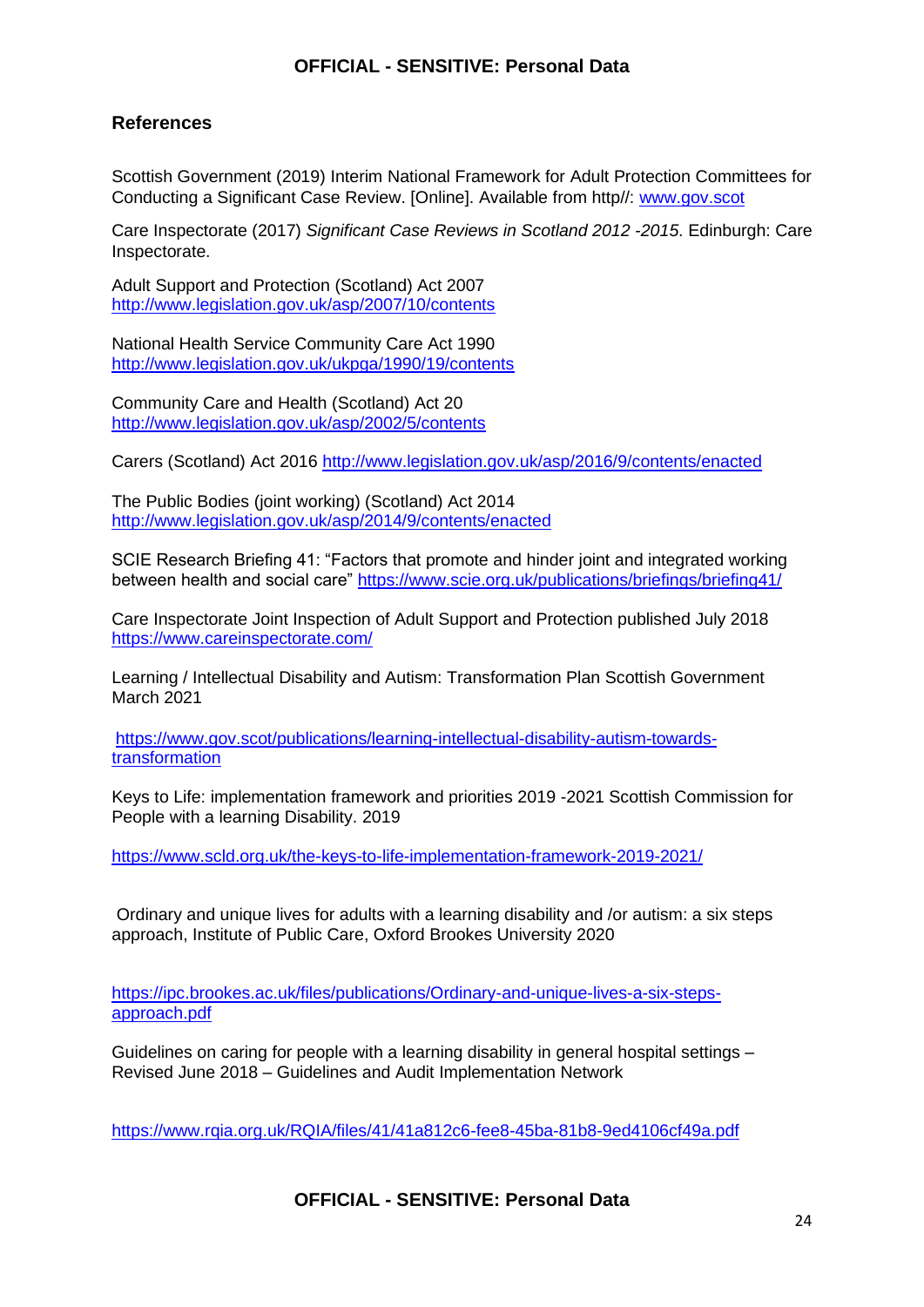Learning Disability: Care and Support of people growing older NICE 2019

<https://www.nice.org.uk/guidance/qs187/chapter/Quality-statement-5-Hospital-admissions>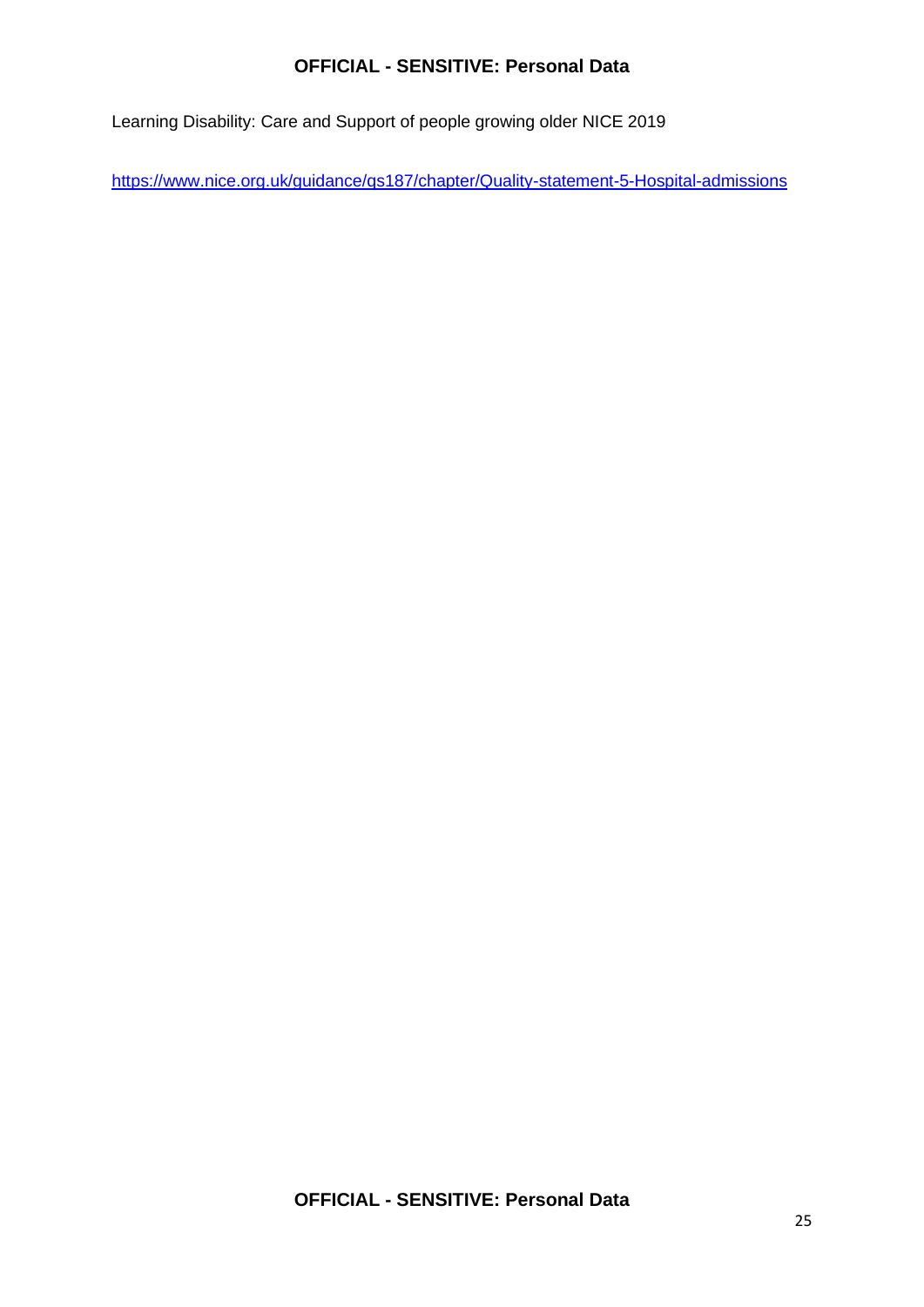# **Appendices**

#### Appendix 1

# **How the SCIE Model Works**



FINAL REPORT SUBMITTED TO COMMISSIONER

30